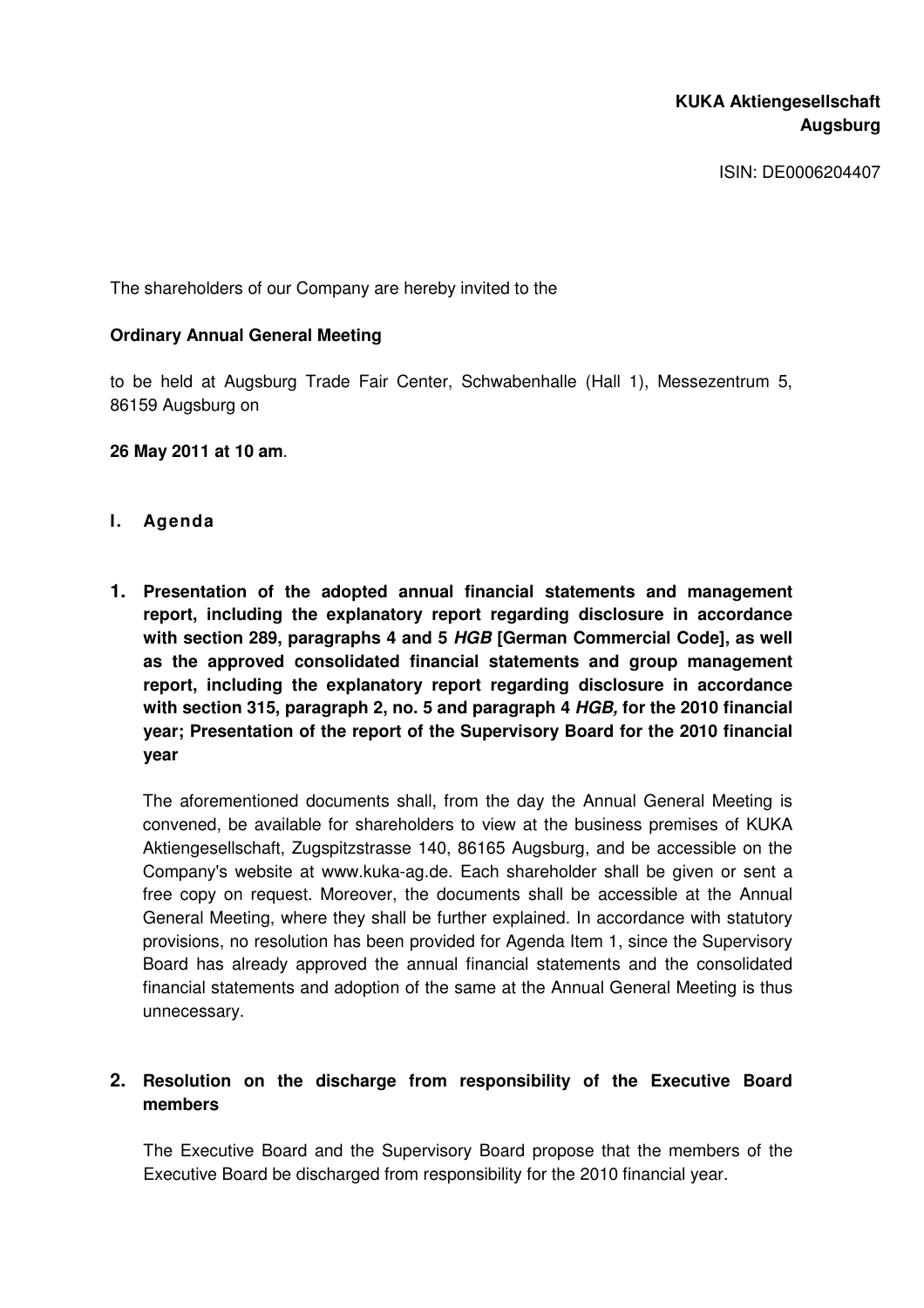It is planned that shareholders at the Annual General Meeting shall decide on the discharge from responsibility of each individual member of the Executive Board.

## **3. Resolution on the discharge from responsibility of the Supervisory Board members**

The Executive Board and the Supervisory Board propose that the members of the Supervisory Board be discharged from responsibility for the 2010 financial year.

It is planned that shareholders at the Annual General Meeting shall decide on the discharge from responsibility of each individual member of the Supervisory Board.

# **4. Resolution on revoking the existing Authorized Capital II (2009) and the existing Authorized Capital III (2010), on creating new Authorized Capital 2011, with authorization to exclude subscription rights, and on making relevant amendments to the Articles of Association**

The Executive Board and the Supervisory Board propose that the following resolution be passed:

- a) The Executive Board's authorization under section 4, paragraph 5 of the Articles of Association, subject to approval by the Supervisory Board, to increase the Company's share capital once or several times on or before 28 April 2014 by up to EUR 15,479,879.40 (Authorized Capital II) is hereby revoked with revocation of section 4, paragraph 5 of the Articles of Association.
- b) The Executive Board's authorization under section 4, paragraph 6 of the Articles of Association, subject to approval by the Supervisory Board, to increase the Company's share capital once or several times on or before 28 April 2015 by up to EUR 7,607,587.00 (Authorized Capital III) is hereby revoked with revocation of section 4, paragraph 6 of the Articles of Association.
- c) Subject to approval by the Supervisory Board, the Executive Board is hereby authorized to increase the Company's share capital once or several times on or before 25 May 2016 by up to EUR 44,090,059.00 by issuing new shares (Authorized Capital 2011). In this respect, the shareholders shall be granted subscription rights. However, the Executive Board shall be authorized, subject to approval by the Supervisory Board, to exclude fractional amounts from shareholder subscription rights and to exclude shareholder subscription rights if a capital increase in exchange for contributions in kind takes place for the purpose of acquiring companies or parts of companies or interests in companies or other assets (including third-party claims against the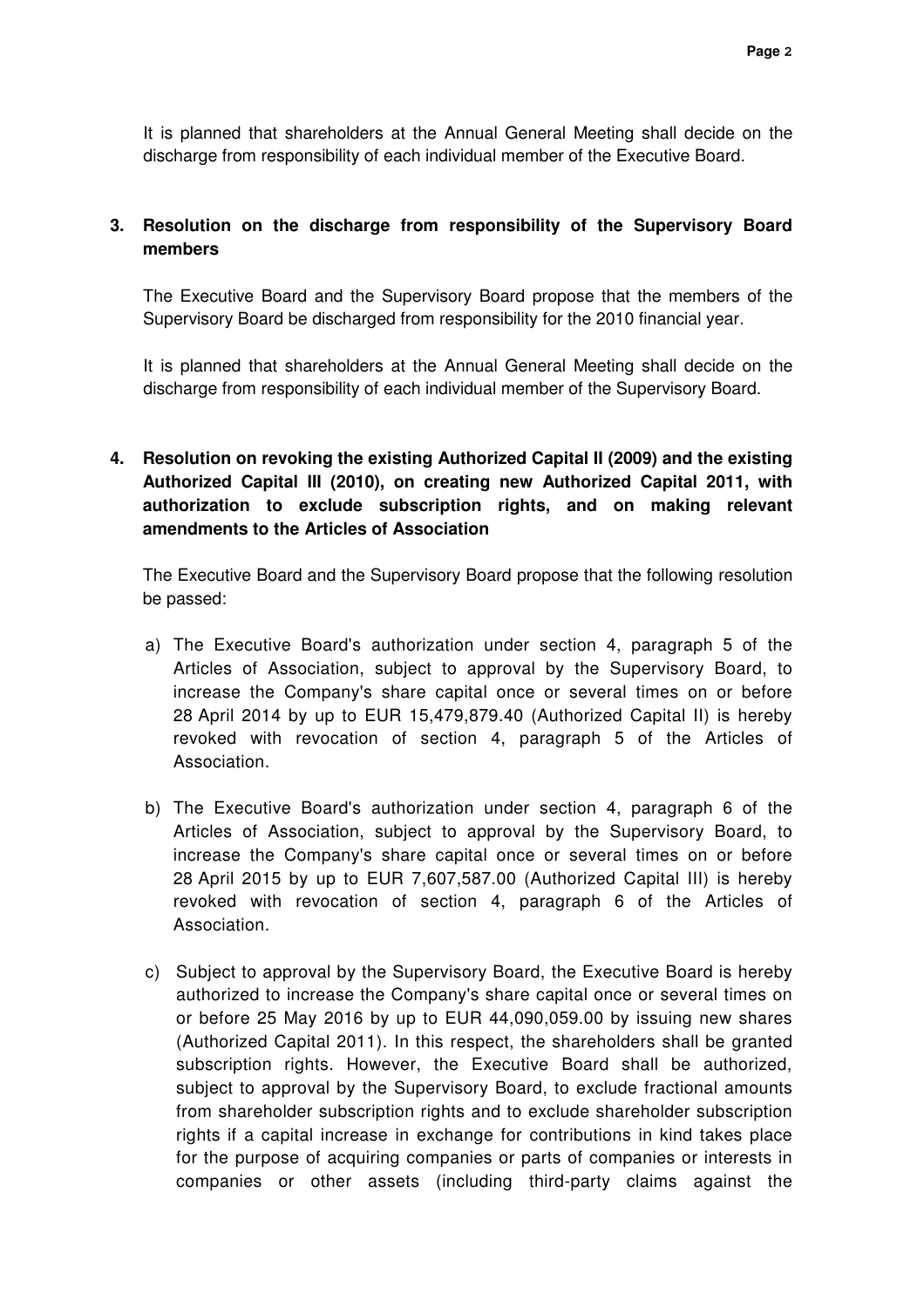Company). Subject to approval by the Supervisory Board, the Executive Board shall be further authorized to exclude shareholder subscription rights in the event of Authorized Capital 2011 being used once or several times in exchange for cash contributions in an amount not exceeding 10 per cent of the existing share capital at the time this authorization comes into effect and if this value is lower - at the time this authorization is exercised, in order to issue the new shares at a price that is not significantly lower than the price of the Company's shares already quoted on the stock exchange at the time the new share issue price is finalized. Shares sold as a result of, and during the term of, the authorization granted at the Annual General Meeting of 29 April 2010 in accordance with section 71, paragraph 1, no. 8, sentence 5 AktG [German Stock Corporation Act] in conjunction with section 186, paragraph 3, sentence 4 AktG shall count towards the aforementioned 10% threshold. Furthermore, this 10% threshold shall also include shares issued for the purpose of servicing warrant or convertible bonds, participation rights or participating bonds or a combination of these instruments, provided that these instruments were issued as a result of, and during the term of, the authorization granted at the Annual General Meeting of 29 April 2010 in accordance with the appropriate application of section 186, paragraph 3, sentence 4 AktG. The Executive Board shall be authorized, subject to approval by the Supervisory Board, to stipulate other details regarding the capital increase and its execution, in particular with regard to share rights and the terms and conditions relating to the issuance of shares.

d) Section 4, paragraph 5 of the Articles of Association shall be reworded as follows as soon as revocation of the current section 4, paragraph 5 has been entered in the Commercial Register in accordance with the resolution under letter a) and revocation of the current section 4, paragraph 6 has been entered in the Commercial Register in accordance with the resolution under letter b); the current section 4, paragraph 7 of the Articles of Association shall then become section 4, paragraph 6, and the current section 4, paragraph 8 of the Articles of Association shall then become section 4, paragraph 7:

"Subject to approval by the Supervisory Board, the Executive Board is hereby authorized to increase the Company's share capital once or several times on or before 25 May 2016 by up to EUR 44,090,059.00 by issuing new shares (Authorized Capital 2011). In this respect, the shareholders shall be granted subscription rights. However, the Executive Board shall be authorized, subject to approval by the Supervisory Board, to exclude fractional amounts from shareholder subscription rights and to exclude shareholder subscription rights if a capital increase in exchange for contributions in kind takes place for the purpose of acquiring companies or parts of companies or interests in companies or other assets (including third-party claims against the Company). Subject to approval by the Supervisory Board, the Executive Board shall be further authorized to exclude shareholder subscription rights in the event of Authorized Capital 2011 being used once or several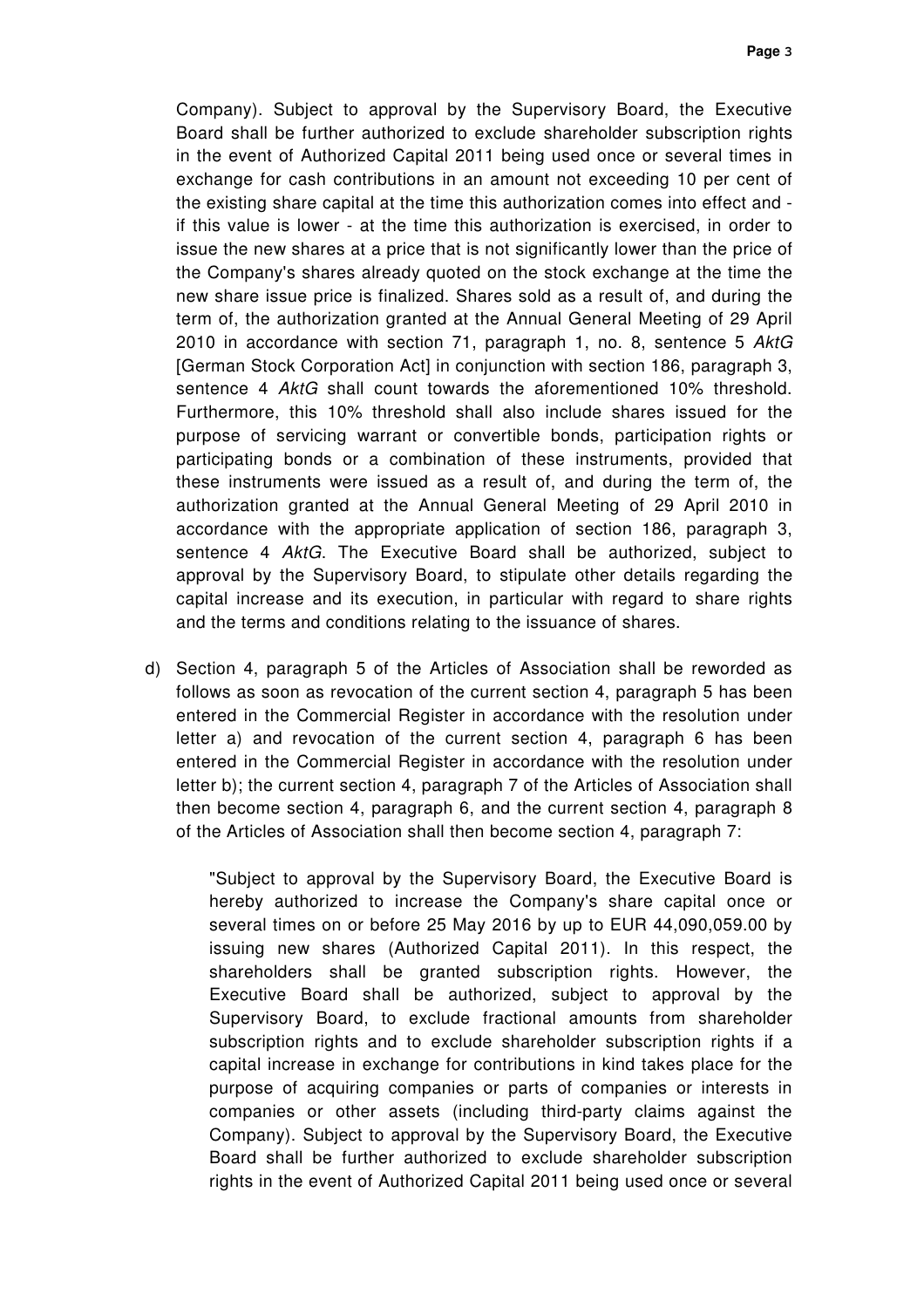times in exchange for cash contributions in an amount not exceeding 10 per cent of the existing share capital at the time this authorization comes into effect and - if this value is lower - at the time this authorization is exercised, in order to issue the new shares at a price that is not significantly lower than the price of the Company's shares already quoted on the stock exchange at the time the new share issue price is finalized. Shares sold as a result of, and during the term of, the authorization granted at the Annual General Meeting of 29 April 2010 in accordance with section 71, paragraph 1, no. 8, sentence 5 AktG in conjunction with section 186, paragraph 3, sentence 4 AktG shall count towards the aforementioned 10% threshold. Furthermore, this 10% threshold shall also include shares issued for the purpose of servicing warrant or convertible bonds, participation rights or participating bonds or a combination of these instruments, provided that these instruments were issued as a result of, and during the term of, the authorization granted at the Annual General Meeting of 29 April 2010 in accordance with the appropriate application of section 186, paragraph 3, sentence 4 AktG. The Executive Board shall be authorized, subject to approval by the Supervisory Board, to stipulate other details regarding the capital increase and its execution, in particular with regard to share rights and the terms and conditions relating to the issuance of shares."

- e) The Supervisory Board is hereby authorized to amend the wording of section 4, subsections 1 and 5 of the Articles of Association following complete or partial execution of the capital increase, as appropriate each time after Authorized Capital 2011 has been used, or, if Authorized Capital 2011 has not been used or fully used by 25 May 2016, following expiration of the authorization.
- f) To ensure that revocation of the current Authorized Capital II and the current Authorized Capital III does not come into effect without these having been replaced by the new Authorized Capital 2011 amounting to EUR 44,090,059.00, the Executive Board is hereby instructed to not file with the Commercial Register the resolutions passed under letters a) and b) above - concerning (i) revocation of the authorized capital contained hitherto in section 4, paragraph 5 of the Articles of Association and (ii) revocation of the authorized capital contained hitherto in section 4, paragraph 6 of the Articles of Association - until it has been secured that the resolution on the creation of new Authorized Capital 2011 amounting to EUR 44,090,059.00 will, with appropriate amendment of the Articles of Association in accordance with letter c), be entered in the Commercial Register immediately after entry of the revocation of the current section 4, subsections 5 and 6 of the Articles of Association.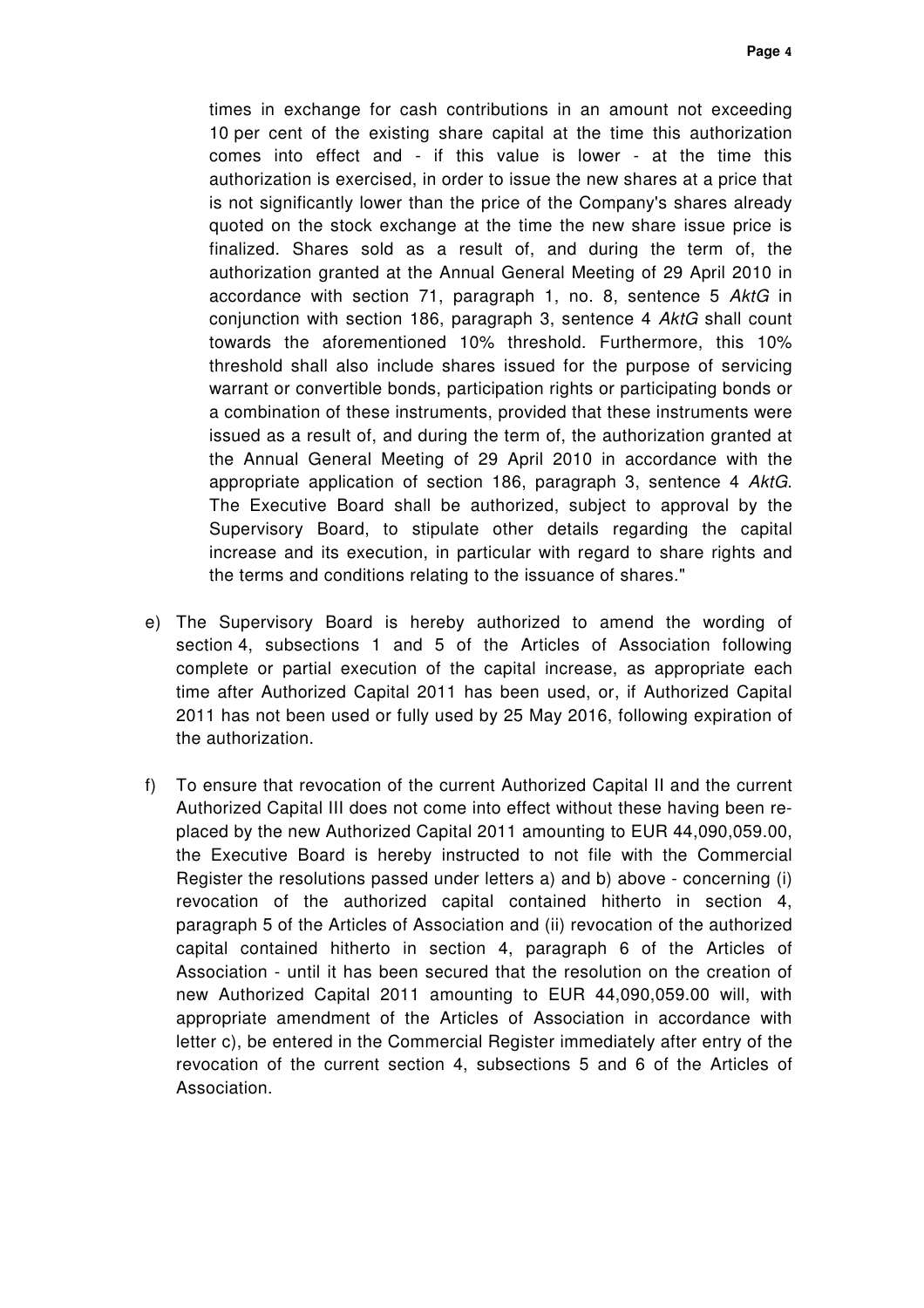# **5. Resolution to approve the conclusion of new control and profit-and-losstransfer agreements between KUKA Aktiengesellschaft and its subsidiaries/sub-subsidiary (i) KUKA Systems GmbH, (ii) KUKA Roboter GmbH, (iii) KUKA Dienstleistungs GmbH and (iv) KUKA Laboratories GmbH**

Independent control and profit/income-and-loss transfer agreements exist between KUKA Aktiengesellschaft on the one hand and each of the subsidiaries KUKA Systems GmbH, KUKA Roboter GmbH and KUKA Dienstleistungs GmbH and the sub-subsidiary KUKA Laboratories GmbH (formerly "IWKA PACKAGING GmbH") on the other hand.

In order to ensure that the fiscal unit set up through these agreements continues to be recognized from a taxation perspective, it is essential to amend the version of the provision on the contract period contained in the agreements hitherto. For legal reasons, this makes it necessary to conclude new agreements. The agreements concluded shall come into effect on 1 January 2011, superseding the agreements applicable hitherto. By amending the provision on the contract period when concluding the new agreements, it is made clear that a fixed term of five further years shall apply from 1 January 2011. From then on, the provision on this five-year term shall be dynamic in terms of its commencement and expiration.

Additionally, the control and profit-and-loss transfer agreement existing hitherto between KUKA Aktiengesellschaft and KUKA Laboratories GmbH is to be reworded when concluding the new agreement. Since the share in KUKA Laboratories GmbH that was formerly held by KUKA Aktiengesellschaft has meanwhile been transferred to KUKA Roboter GmbH, a wholly owned subsidiary of KUKA Aktiengesellschaft, KUKA Laboratories GmbH has become a sub-subsidiary of KUKA Aktiengesellschaft. The reworded control and profit-and-loss transfer agreement of 28 March 2011 clarifies, in linguistic terms, the ownership status that has changed between KUKA Aktiengesellschaft and KUKA Laboratories GmbH in this respect.

Apart from the aforementioned amendments, the agreements newly concluded shall, in terms of their content, correspond to the agreements already applicable hitherto.

Since the shares of all the aforenamed subsidiaries/sub-subsidiary are wholly owned by KUKA Aktiengesellschaft, directly in the case of the subsidiaries and indirectly in the case of the sub-subsidiary KUKA Laboratories GmbH, and there are thus no outside shareholders in the subsidiaries/sub-subsidiary, KUKA Aktiengesellschaft shall not be required to pay any equalization payments (under section 304 AktG) or any indemnities (under section 305 AktG) in connection with the conclusion of the new control and profit-and-loss transfer agreements.

KUKA Aktiengesellschaft and the aforenamed subsidiaries/sub-subsidiary each concluded the new control and profit-and-loss transfer agreements on 28 March 2011. Shareholders at the Annual General Meetings of each of the aforenamed subsidiaries/sub-subsidiary gave their approval on 30 March 2011. As was the case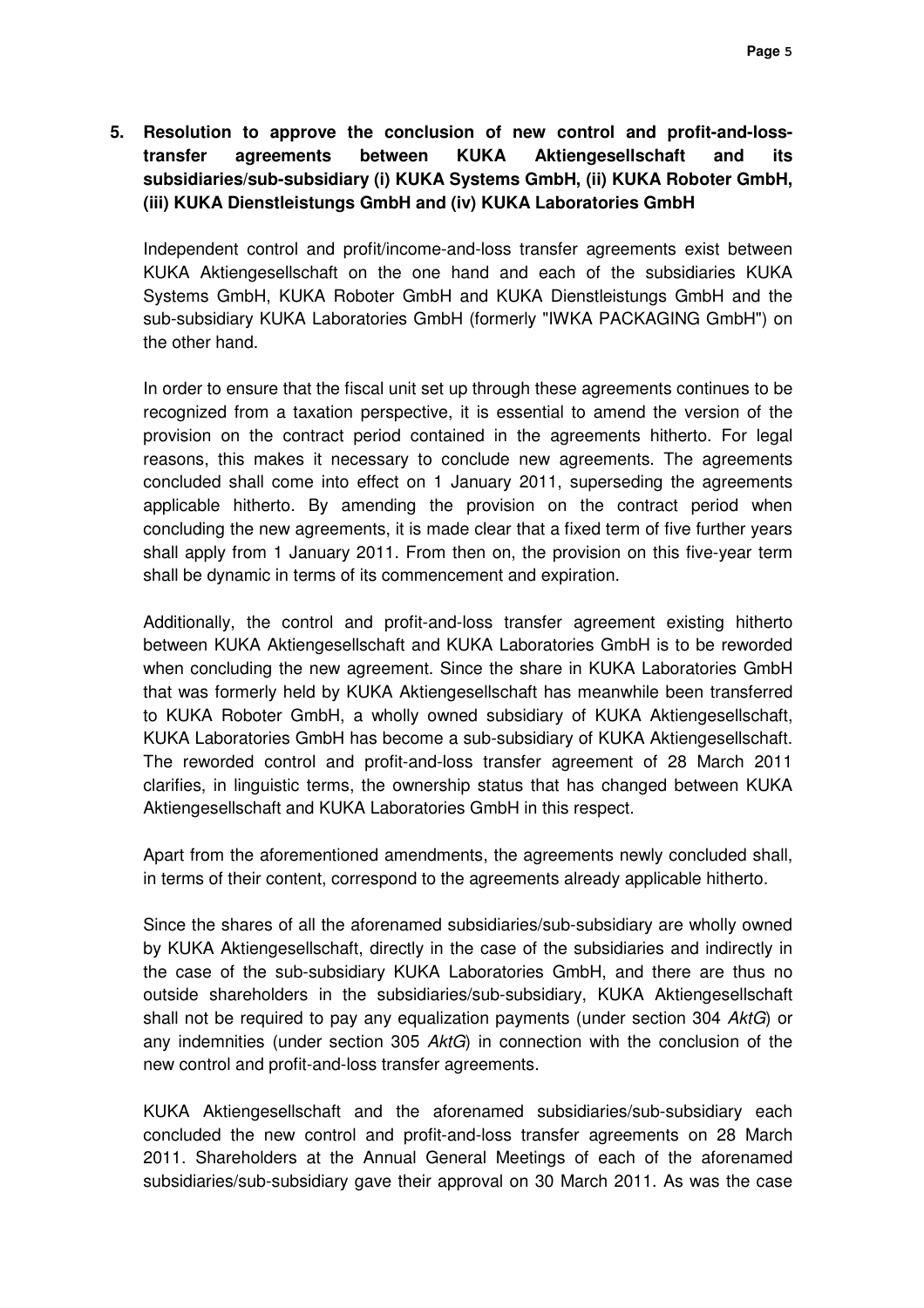when concluding these agreements for the first time, each new agreement shall be effective only with the approval of the Annual General Meeting of KUKA Aktiengesellschaft.

The agreements of 28 March 2011 newly concluded with the subsidiaries shall not require auditing by an auditor under section 293b, paragraph1 AktG. With regard to the conclusion of the new agreement with the sub-subsidiary KUKA Laboratories GmbH of 28 March 2011, the accountancy firm Ernst & Young GmbH has, at the application of the Executive Board of KUKA Aktiengesellschaft, been appointed auditor of the control and profit transfer agreement on behalf of KUKA Aktiengesellschaft by order of Landgericht [Regional Court] Munich I of 6 April 2011 in accordance with section 293c, paragraph 1 AktG. The accountancy firm Ernst & Young GmbH has summarized the results of this audit in its audit report in accordance with section 293e AktG of 11 April 2011.

a) Resolution on approving the conclusion of a new control and profit-and-loss transfer agreement between KUKA Aktiengesellschaft and KUKA Systems GmbH

The Executive Board and the Supervisory Board propose that approval be given to the conclusion of the new control and profit-and-loss transfer agreement of 28 March 2011 between KUKA Aktiengesellschaft (controlling company) and KUKA Systems GmbH (controlled company). The content of the reworded control and profit-and-loss transfer agreement is as follows:

#### **Control and Profit-and-Loss Transfer Agreement**

**between** 

the company **KUKA Aktiengesellschaft**, Zugspitzstrasse 140 86165 Augsburg (registered in the Commercial Register of Amtsgericht [Local Court] Augsburg under section B, no. 22709),

- hereinafter also called "Parent Company" or "Controlling Company" -

and

#### **KUKA Systems GmbH**

Blücherstrasse 144 86165 Augsburg (registered in the Commercial Register of Amtsgericht Augsburg under section B, no. 7921),

- hereinafter also called "Subsidiary" or "Controlled Company" -

KUKA Aktiengesellschaft and KUKA Systems GmbH are hereinafter also jointly called the "Parties".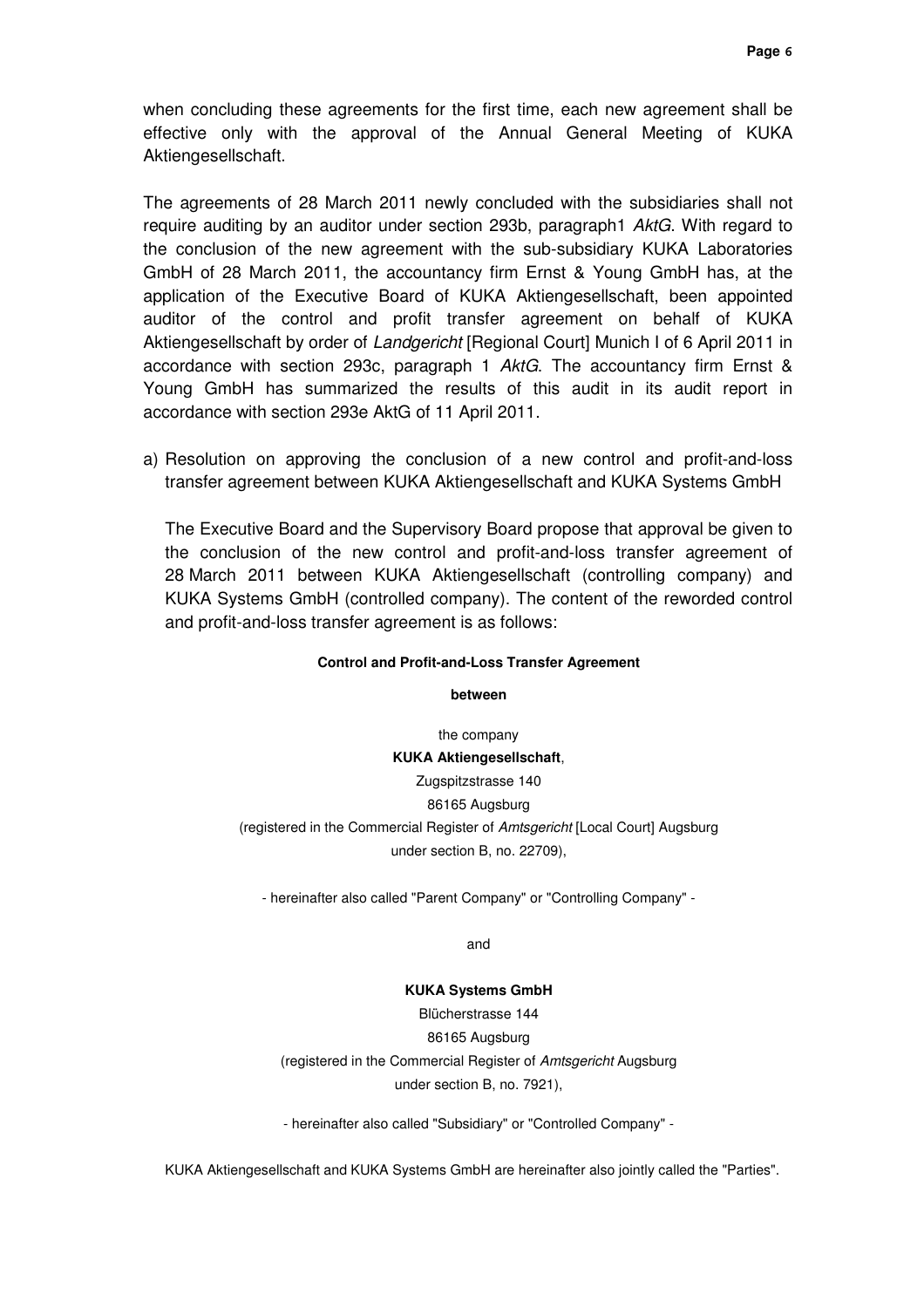### **Preamble**

KUKA Aktiengesellschaft is the sole shareholder of KUKA Systems GmbH. A control and profit-andloss transfer agreement of 24 November/10 December 1987 (as amended by the addendum of 28 September 2009) exists between the Parties. The Parties agree that the control and profit-andloss transfer agreement existing hitherto shall, owing to the amendment of the contract period, be completely superseded by the Control and Profit-and-Loss Transfer Agreement hereby newly concluded (hereinafter the "Agreement").

It is hereby pointed out that the provisions relating to the content of the control agreement shall take effect as of the date of entry of this Agreement in the Commercial Register of the Controlled Company. Furthermore, it is hereby pointed out that the provisions relating to the content of the profitand-loss transfer agreement shall take effect as of the beginning of the financial year when this Agreement is entered in the Commercial Register of the Controlled Company.

Now, therefore, in consideration of the foregoing, the Parties agree as follows:

### **Section 1**

The Parent Company is the sole shareholder of the Subsidiary, with all voting rights. The Subsidiary is thus controlled by the Parent Company and its financial, business and organizational structures and processes are integrated into those of the Parent Company.

#### **Section 2**

- (1) The Subsidiary is under the direction of the Parent Company.
- (2) The Parent Company shall, to the extent legally permitted, be entitled to issue directives to the general managers of the Subsidiary with regard to their management of the business. The Subsidiary's general managers shall comply with these directives.
- (3) The Parent Company shall be entitled to review the Subsidiary's account books and journals at any time and demand information regarding the Subsidiary's business dealings.

- (1) The Subsidiary shall transfer to the Parent Company any and all of its profits determined in accordance with the provisions of commercial law. Profit is defined as the annual net income excluding profit transfer, which
	- a) is reduced by any loss carried forward from the previous year and the amounts allocated to other revenue reserves;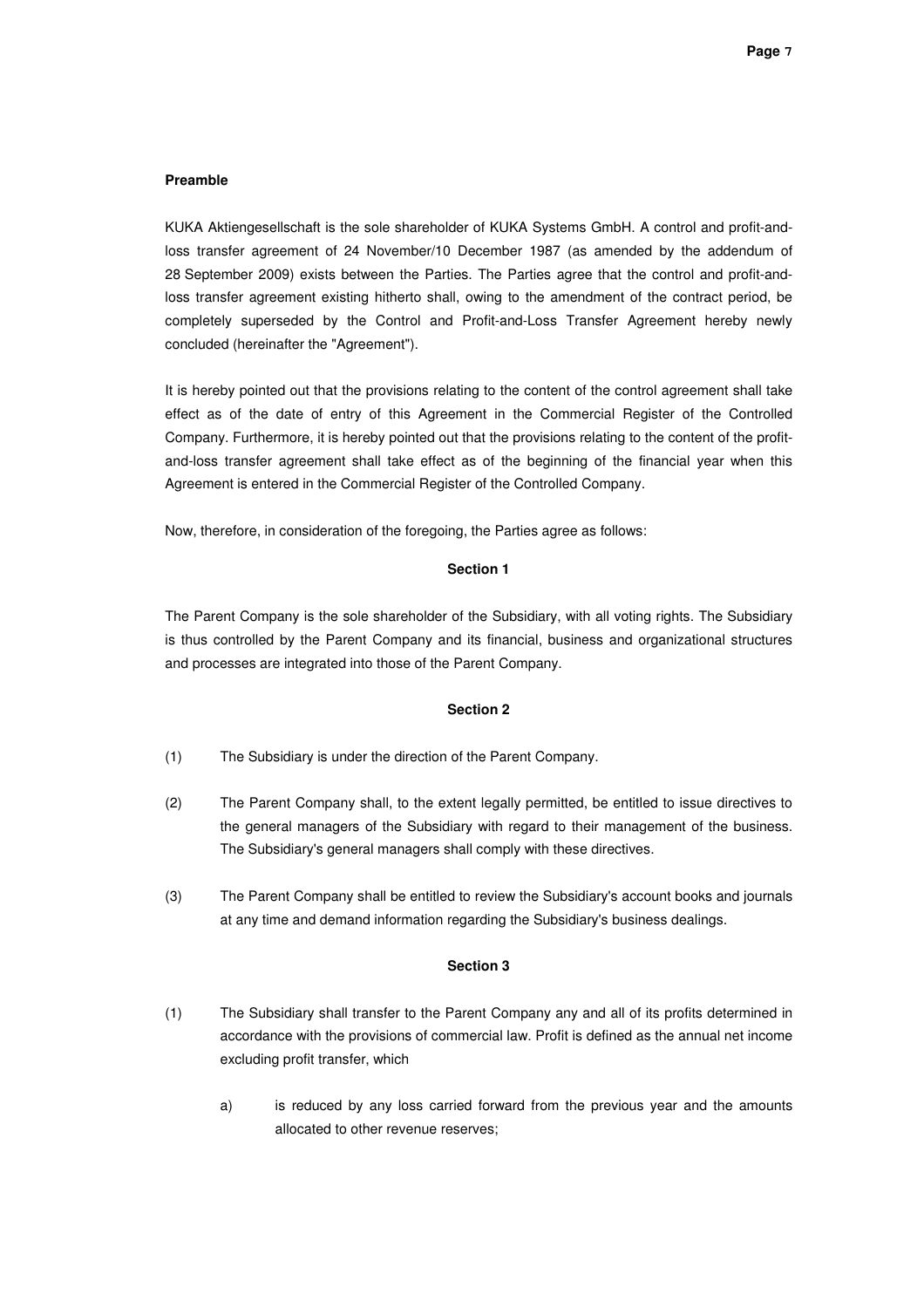b) is increased by the amounts taken from other revenue reserves formed during the term of this Agreement.

The profit to be transferred shall be reduced to the extent that sections 58 b) to 58 d) GmbHG [Private Limited Companies Act] prohibit such transfer.

The transfer of amounts from any reversal of capital reserves is hereby excluded.

The transfer of amounts from any reversal of revenue reserves formed prior to this Agreement coming into effect is also hereby excluded.

- (2) The Subsidiary may allocate amounts to other revenue reserves only to the extent that this is economically justified on the basis of a reasonable commercial assessment. Amounts may be taken from other revenue reserves and transferred as profits only to the extent that the amounts were allocated to these other revenue reserves during the term of this Agreement.
- (3) Moreover, the maximum amount of profit transfer shall be subject to appropriate application of the respective valid version of section 301 AktG.
- (4) The Parent Company shall offset any annual loss otherwise arising during the term of this Agreement, unless such loss is offset using funds from other revenue reserves formed during the term of this Agreement. Moreover, the respective valid version of section 302 AktG shall correspondingly apply.
- (5) All claims to the transfer of profits or, as the case may be, to the offsetting of any annual loss shall accrue, and be due, at the end of every financial year of the Subsidiary. A reasonable interest rate shall be applied to the Subsidiary's profit or annual loss between the end of the financial year and the actual date on which any profit is transferred or any loss is offset. The statements of account for the profit to be transferred or the loss to be offset shall, in each case, be submitted prior to the adoption of the Subsidiary's financial statements. This settlement shall be taken into account in the Subsidiary's financial statements.

- (1) This Agreement shall apply with effect from 1 January 2011 and supersede the previous agreement of 24 November/10 December 1987 (including the addendum of 28 September 2009) already concluded for a fixed term of five years.
- (2) This Agreement shall be concluded with effect from 1 January 2011 for a fixed term of five further years commencing at the beginning of the financial year for which the profit transfer agreement, as amended herein, is recognized for the first time from a taxation perspective. This Agreement shall be renewed for one further financial year at a time, unless it is terminated by either of the two Parties hereto with six months' notice with effect from the end of any financial year of the Subsidiary, however no earlier than with effect from the time when the five-year time limit under section 14 Körperschaftsteuergesetz [Corporation Tax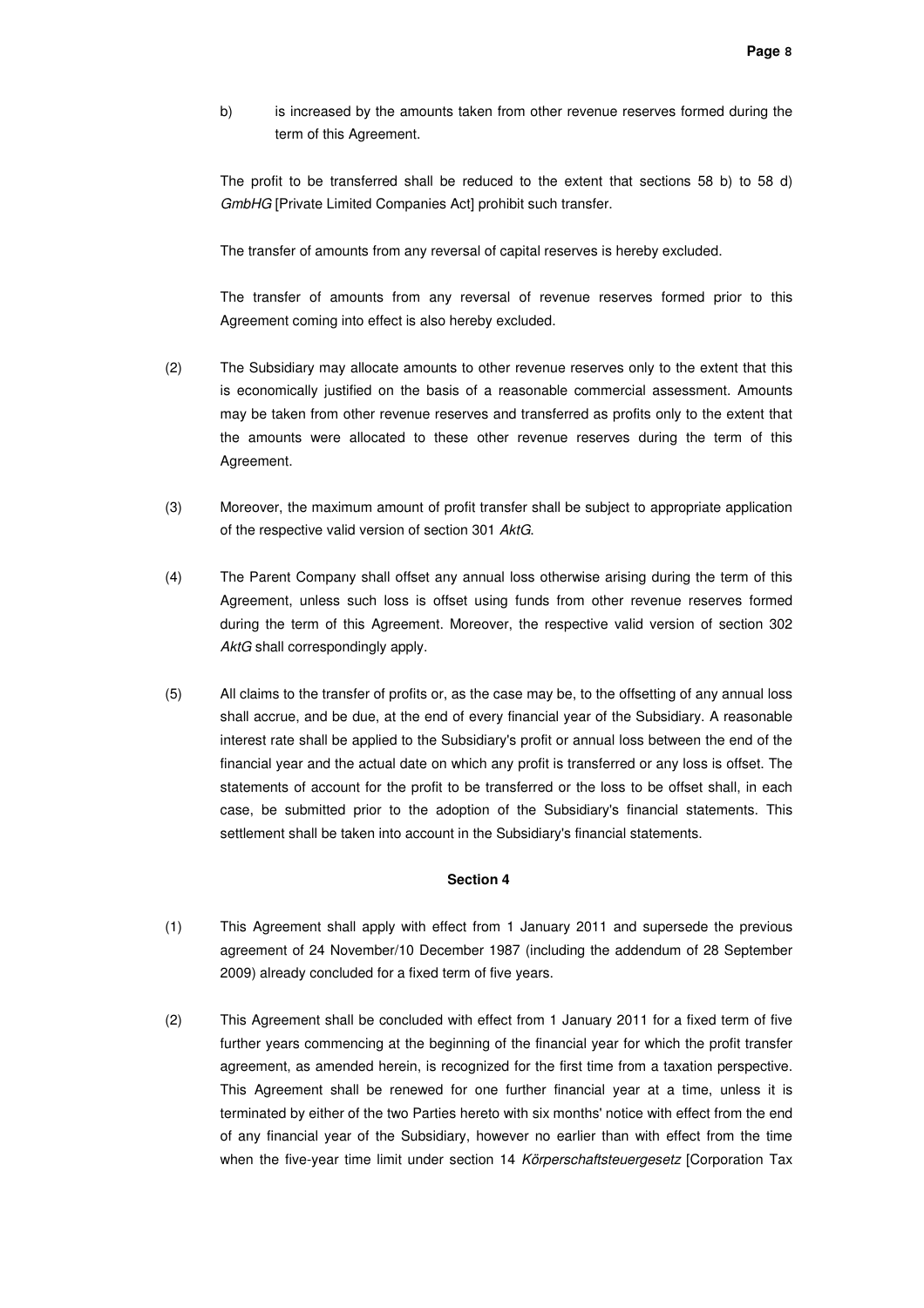Act] is met from a taxation perspective. The right to terminate this Agreement prematurely for good cause shall remain unaffected.

(3) In any event, notices of termination shall be in writing.

#### **Section 5**

- (1) Amendments and supplements to this Agreement shall only be effective in writing.
- (2) If any individual stipulations of this Agreement are or become ineffective in law, this shall not affect the validity of the remaining content of this Agreement. The nullified stipulation shall be replaced by a provision reflecting the nullified stipulation as closely as possible.

Augsburg, 28 March 2011

KUKA Aktiengesellschaft KUKA Systems GmbH

b) Resolution on approving the conclusion of a new control and profit-and-loss transfer agreement between KUKA Aktiengesellschaft and KUKA Roboter GmbH

The Executive Board and the Supervisory Board propose that approval be given to the conclusion of the new control and profit-and-loss transfer agreement of 28 March 2011 between KUKA Aktiengesellschaft (controlling company) and KUKA Roboter GmbH (controlled company). The content of the reworded control and profit-and-loss transfer agreement is as follows:

### **Control and Profit-and-Loss Transfer Agreement**

**between** 

the company **KUKA Aktiengesellschaft**, Zugspitzstrasse 140 86165 Augsburg (registered in the Commercial Register of Amtsgericht [Local Court] Augsburg under section B, no. 22709),

- hereinafter also called "Parent Company" or "Controlling Company" -

and

the company **KUKA Roboter GmbH**  Zugspitzstrasse 140 86165 Augsburg (registered in the Commercial Register of Amtsgericht Augsburg under section B, no. 14914),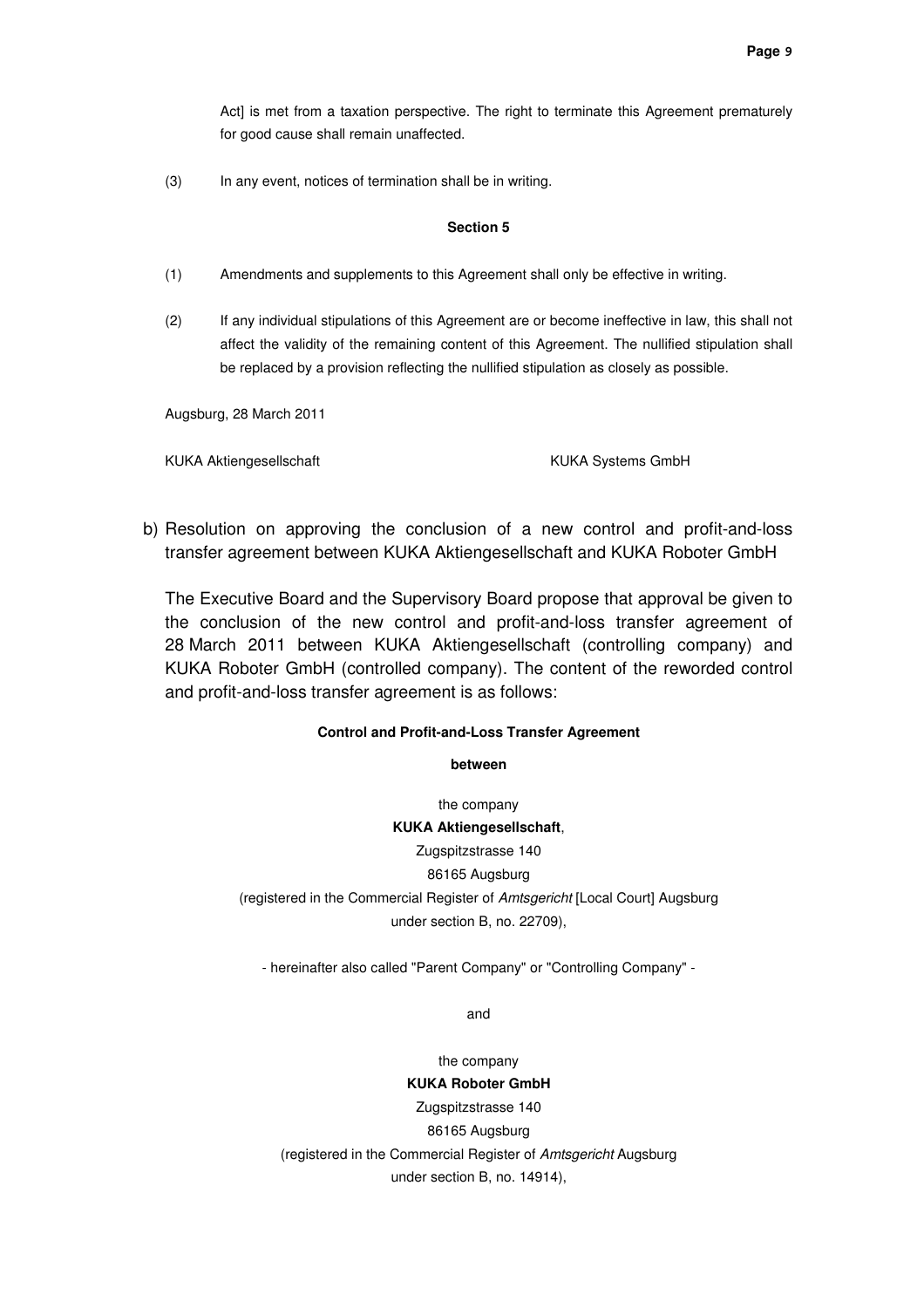- hereinafter also called "Subsidiary" or "Controlled Company" -

KUKA Aktiengesellschaft and KUKA Roboter GmbH are hereinafter also jointly called the "Parties".

#### **Preamble**

KUKA Aktiengesellschaft is the sole shareholder of KUKA Roboter GmbH. A control and income-andloss transfer agreement of 12 August/2 September 1996 (as amended by the addendum of 28 September 2009) exists between the Parties. The Parties agree that the previous control and income-and-loss transfer agreement shall, owing to the amendment of the contract period, be completely superseded by the Control and Profit-and-Loss Transfer Agreement hereby newly concluded (hereinafter the "Agreement").

It is hereby pointed out that the provisions relating to the content of the control agreement shall take effect as of the date of entry of this Agreement in the Commercial Register of the Controlled Company. Furthermore, it is hereby pointed out that the provisions relating to the content of the profitand-loss transfer agreement shall take effect as of the beginning of the financial year when this Agreement is entered in the Commercial Register of the Controlled Company.

Now, therefore, in consideration of the foregoing, the Parties agree as follows:

### **Section 1**

The Parent Company is the sole shareholder of the Subsidiary, with all voting rights. The Subsidiary is thus controlled by the Parent Company and its financial, business and organizational structures and processes are integrated into those of the Parent Company.

#### **Section 2**

- (1) The Subsidiary is under the direction of the Parent Company.
- (2) The Parent Company shall, to the extent legally permitted, be entitled to issue directives to the general managers of the Subsidiary with regard to their management of the business. The Subsidiary's general managers shall comply with these directives.
- (3) The Parent Company shall be entitled to review the Subsidiary's account books and journals at any time and demand information regarding the Subsidiary's business dealings.

- (1) The Subsidiary shall transfer to the Parent Company any and all of its profits determined in accordance with the provisions of commercial law. Profit is defined as the annual net income excluding profit transfer, which
	- a) is reduced by any loss carried forward from the previous year and the amounts allocated to other revenue reserves;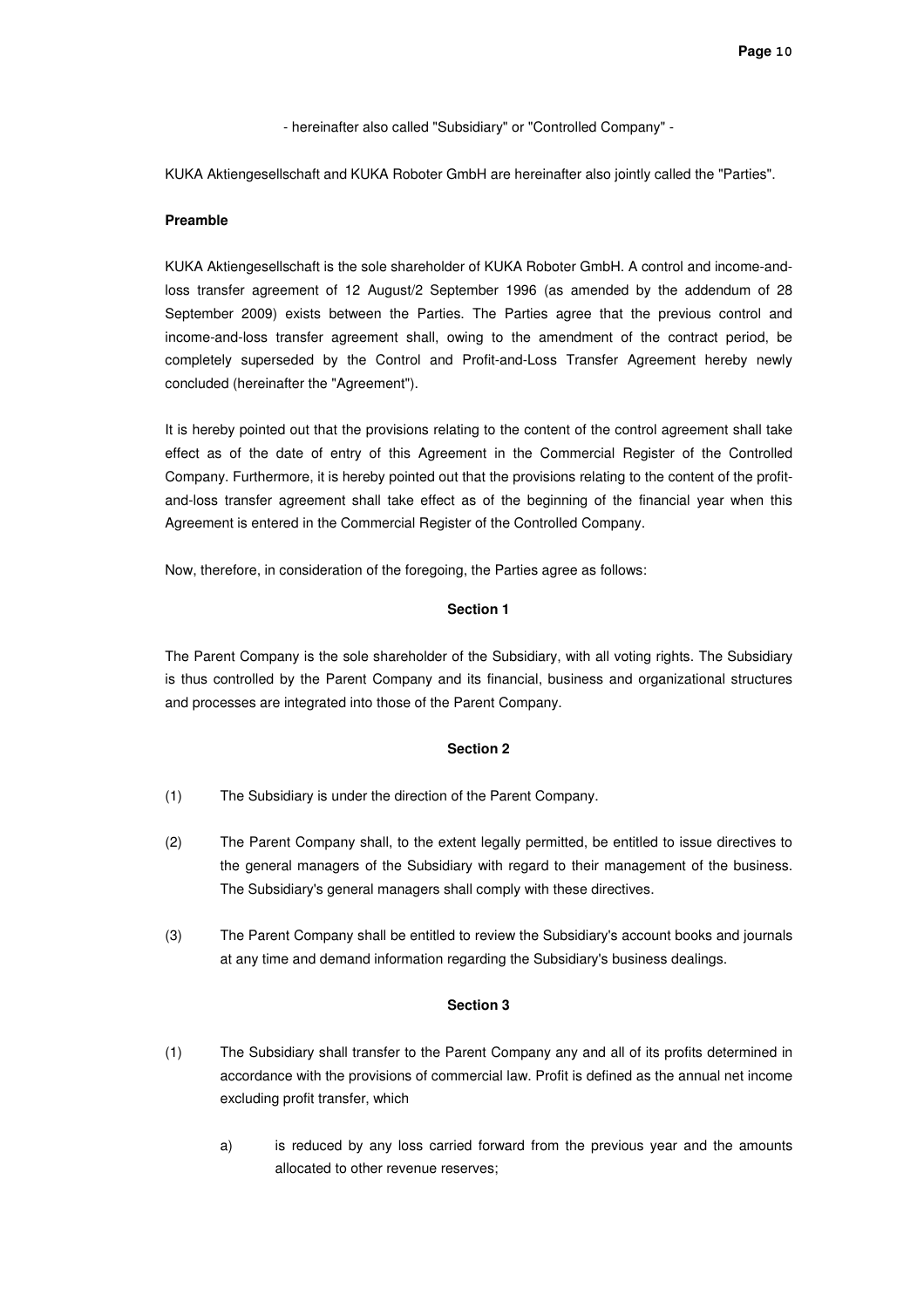b) is increased by the amounts taken from other revenue reserves formed during the term of this Agreement.

The profit to be transferred shall be reduced to the extent that sections 58 b) to 58 d) GmbHG [Private Limited Companies Act] prohibit such transfer.

The transfer of amounts from any reversal of capital reserves is hereby excluded.

The transfer of amounts from any reversal of revenue reserves formed prior to this Agreement coming into effect is also hereby excluded.

- (2) The Subsidiary may allocate amounts to other revenue reserves only to the extent that this is economically justified on the basis of a reasonable commercial assessment. Amounts may be taken from other revenue reserves and transferred as profits only to the extent that the amounts were allocated to these other revenue reserves during the term of this Agreement.
- (3) Moreover, the maximum amount of profit transfer shall be subject to appropriate application of the respective valid version of section 301 AktG.
- (4) The Parent Company shall offset any annual loss otherwise arising during the term of this Agreement, unless such loss is offset using funds from other revenue reserves formed during the term of this Agreement. Moreover, the respective valid version of section 302 AktG shall correspondingly apply.
- (5) All claims to the transfer of profits or, as the case may be, to the offsetting of any annual loss shall accrue, and be due, at the end of every financial year of the Subsidiary. A reasonable interest rate shall be applied to the Subsidiary's profit or annual loss between the end of the financial year and the actual date on which any profit is transferred or any loss is offset. The statements of account for the profit to be transferred or the loss to be offset shall, in each case, be submitted prior to the adoption of the Subsidiary's financial statements. This settlement shall be taken into account in the Subsidiary's financial statements.

- (1) This Agreement shall apply with effect from 1 January 2011 and supersede the previous agreement of 12 August/2 September 1996 (including the addendum of 28 September 2009) already concluded for a fixed term of five years.
- (2) This Agreement shall be concluded with effect from 1 January 2011 for a fixed term of five further years commencing at the beginning of the financial year for which the profit transfer agreement, as amended herein, is recognized for the first time from a taxation perspective. This Agreement shall be renewed for one further financial year at a time, unless it is terminated by either of the two Parties hereto with six months' notice with effect from the end of any financial year of the Subsidiary, however no earlier than with effect from the time when the five-year time limit under section 14 Körperschaftsteuergesetz [Corporation Tax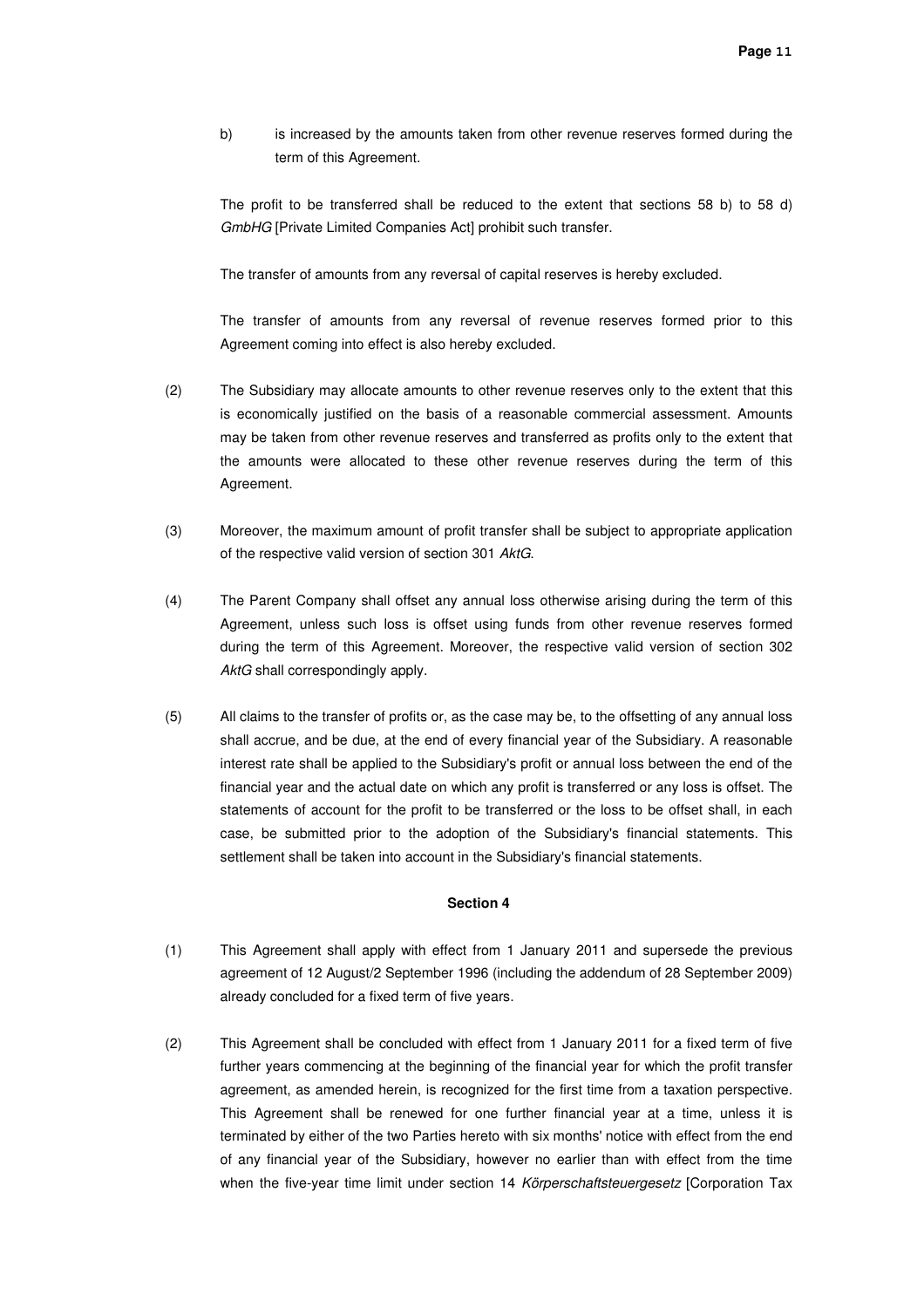Act] is met from a taxation perspective. The right to terminate this Agreement prematurely for good cause shall remain unaffected.

(3) In any event, notices of termination must be in writing.

#### **Section 5**

- (1) Amendments and supplements to this Agreement shall only be effective in writing.
- (2) If any individual stipulations of this Agreement are or become ineffective in law, this shall not affect the validity of the remaining content of this Agreement. The nullified stipulation shall be replaced by a provision reflecting the nullified stipulation as closely as possible.

Augsburg, 28 March 2011

KUKA Aktiengesellschaft KUKA Roboter GmbH

c) Resolution on approving the conclusion of a new control and profit-and-loss transfer agreement between KUKA Aktiengesellschaft and KUKA Dienstleistungs GmbH

The Executive Board and the Supervisory Board propose that approval be given to the conclusion of the new control and profit-and-loss transfer agreement of 28 March 2011 between KUKA Aktiengesellschaft (controlling company) and KUKA Dienstleistungs Systems GmbH (controlled company). The content of the reworded control and profit-and-loss transfer agreement is as follows:

### **Control and Profit Transfer Agreement**

**between** 

the company

**KUKA Aktiengesellschaft**, Zugspitzstrasse 140

86165 Augsburg

(registered in the Commercial Register of Amtsgericht [Local Court] Augsburg under section B, no. 22709),

- hereinafter also called "Parent Company" or "Controlling Company" -

and

the company **KUKA Dienstleistungs GmbH**  Blücherstrasse 144 86165 Augsburg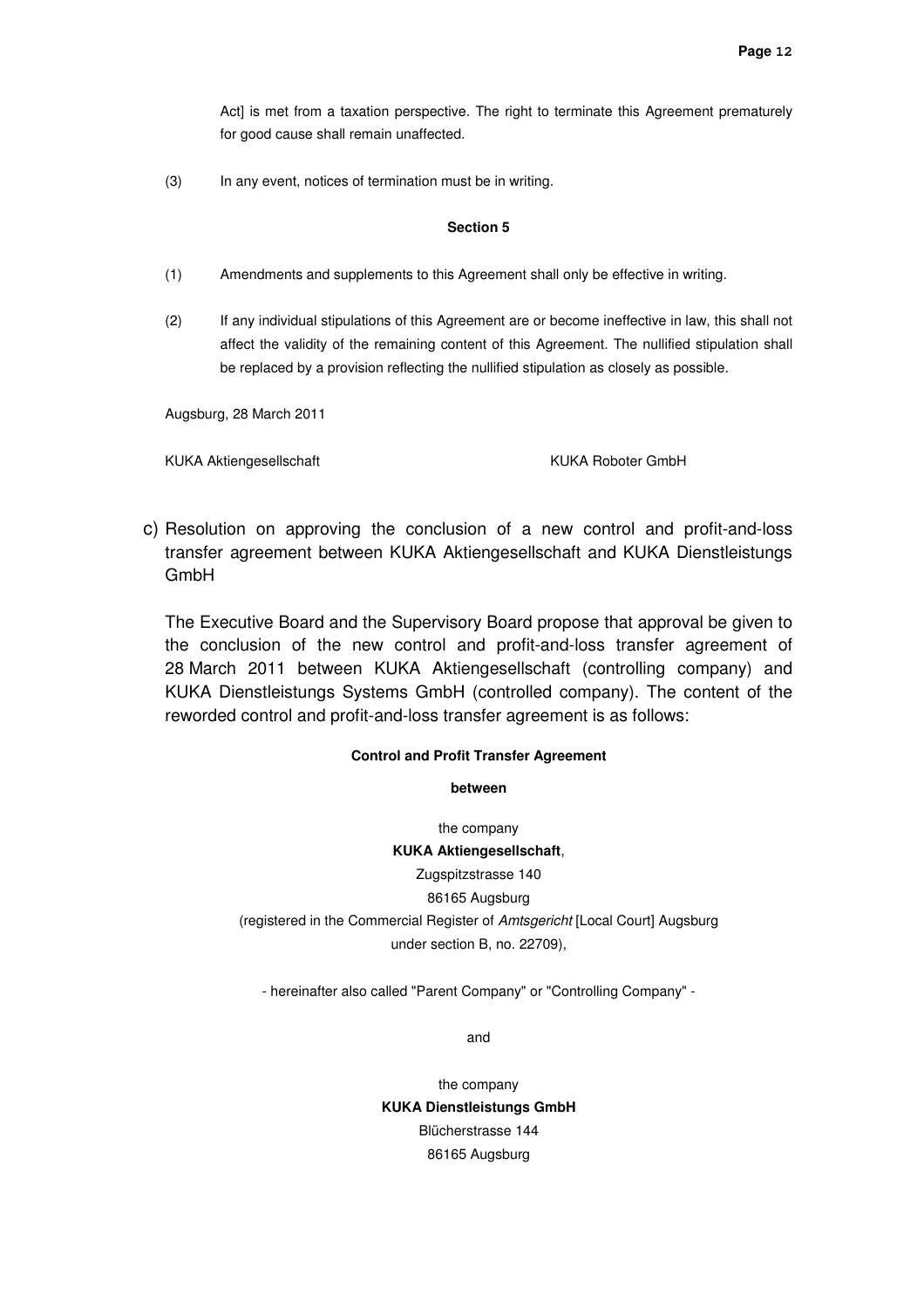(registered in the Commercial Register of Amtsgericht Augsburg under section B, no. 22800),

- hereinafter also called "Subsidiary" or "Controlled Company" -

KUKA Aktiengesellschaft and KUKA Dienstleistungs GmbH are hereinafter also jointly called the "Parties".

#### **Preamble**

KUKA Aktiengesellschaft is the sole shareholder of KUKA Dienstleistungs GmbH. A control and profit-and-loss transfer agreement of 24 November/4 December 1987 (as amended by the addendum of 28 September 2009) exists between the Parties. The Parties agree that the previous control and profit-and-loss transfer agreement shall, owing to the amendment of the contract period, be completely superseded by the Control and Profit-and-Loss Transfer Agreement hereby newly concluded (hereinafter the "Agreement").

It is hereby pointed out that the provisions relating to the content of the control agreement shall take effect as of the date of entry of this Agreement in the Commercial Register of the Controlled Company. Furthermore, it is hereby pointed out that the provisions relating to the content of the profit–and-loss transfer agreement shall take effect as of the beginning of the financial year when this Agreement is entered in the Commercial Register of the Controlled Company.

Now, therefore, in consideration of the foregoing, the Parties agree as follows:

#### **Section 1**

The Parent Company is the sole shareholder of the Subsidiary, with all voting rights. The Subsidiary is thus controlled by the Parent Company and its financial, business and organizational structures and processes are integrated into those of the Parent Company.

#### **Section 2**

- (1) The Subsidiary is under the direction of the Parent Company.
- (2) The Parent Company shall, to the extent legally permitted, be entitled to issue directives to the general managers of the Subsidiary with regard to their management of the business. The Subsidiary's general managers shall comply with these directives.
- (3) The Parent Company shall be entitled to review the Subsidiary's account books and journals at any time and demand information regarding the Subsidiary's business dealings.

### **Section 3**

(1) The Subsidiary shall transfer to the Parent Company any and all of its profits determined in accordance with the provisions of commercial law. Profit is defined as the annual net income excluding profit transfer, which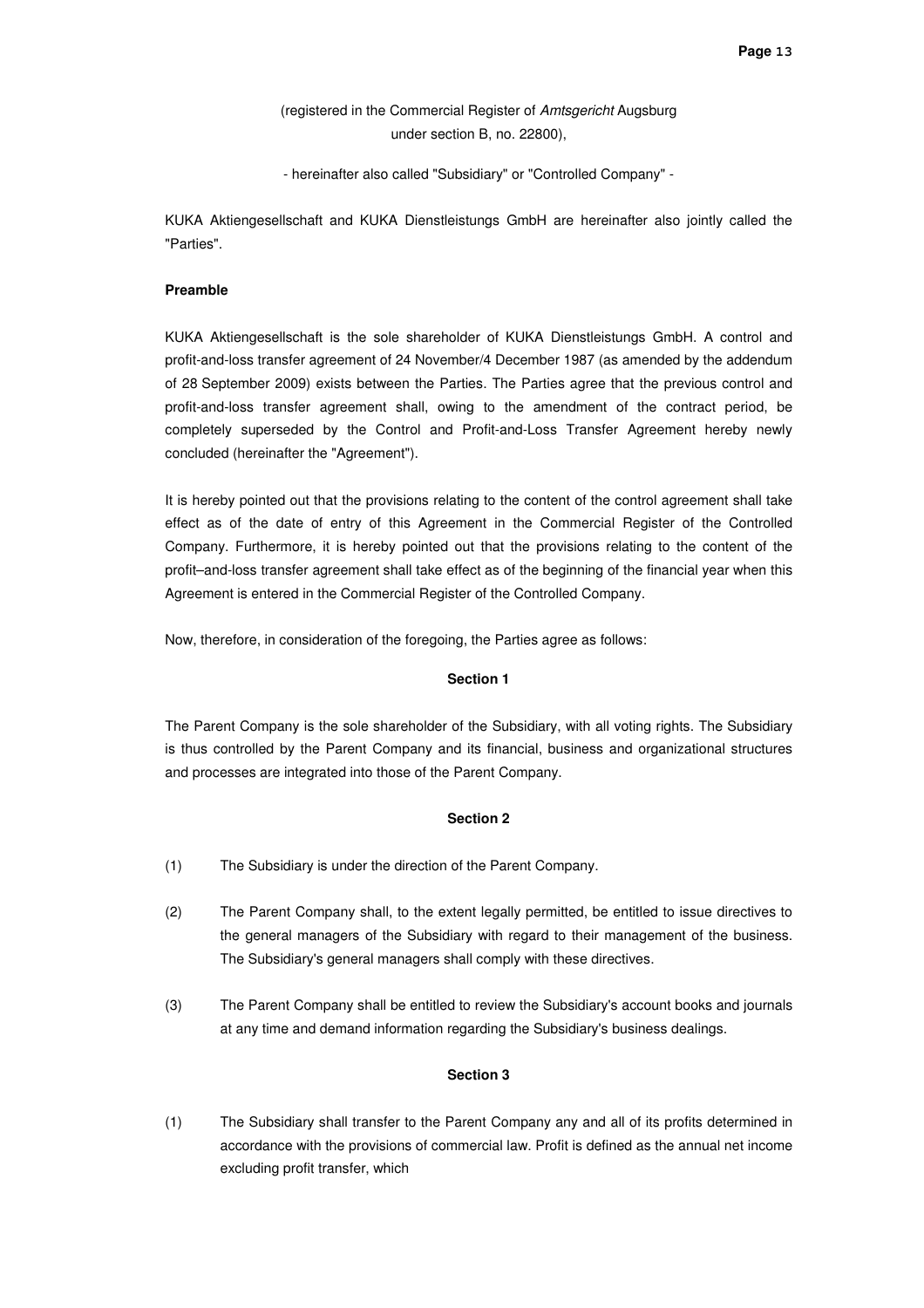- a) is reduced by any loss carried forward from the previous year and the amounts allocated to other revenue reserves;
- b) is increased by the amounts taken from other revenue reserves formed during the term of this Agreement.

The profit to be transferred shall be reduced to the extent that sections 58 b) to 58 d) GmbHG [Private Limited Companies Act] prohibit such transfer.

The transfer of amounts from any reversal of capital reserves is hereby excluded.

The transfer of amounts from any reversal of revenue reserves formed prior to this Agreement coming into effect is also hereby excluded.

- (2) The Subsidiary may allocate amounts to other revenue reserves only to the extent that this is economically justified on the basis of a reasonable commercial assessment. Amounts may be taken from other revenue reserves and transferred as profits only to the extent that the amounts were allocated to these other revenue reserves during the term of this Agreement.
- (3) Moreover, the maximum amount of profit transfer shall be subject to appropriate application of the respective valid version of section 301 AktG.
- (4) The Parent Company shall offset any annual loss otherwise arising during the term of this Agreement, unless such loss is offset using funds from other revenue reserves formed during the term of this Agreement. Moreover, the respective valid version of section 302 AktG shall correspondingly apply.
- (5) All claims to the transfer of profits or, as the case may be, to the offsetting of any annual loss shall accrue, and be due, at the end of every financial year of the Subsidiary. A reasonable interest rate shall be applied to the Subsidiary's profit or annual loss between the end of the financial year and the actual date on which any profit is transferred or any loss is offset. The statements of account for the profit to be transferred or the loss to be offset shall, in each case, be submitted prior to the adoption of the Subsidiary's financial statements. This settlement shall be taken into account in the Subsidiary's financial statements.

- (1) This Agreement shall apply with effect from 1 January 2011 and supersede the previous agreement of 24 November/4 December 1987 (including the addendum of 26 January/ 1 February 1988 and the addendum of 28 September 2009) already concluded for a fixed term of five years.
- (2) This Agreement shall be concluded with effect from 1 January 2011 for a fixed term of five further years commencing at the beginning of the financial year for which the profit transfer agreement, as amended herein, is recognized for the first time from a taxation perspective.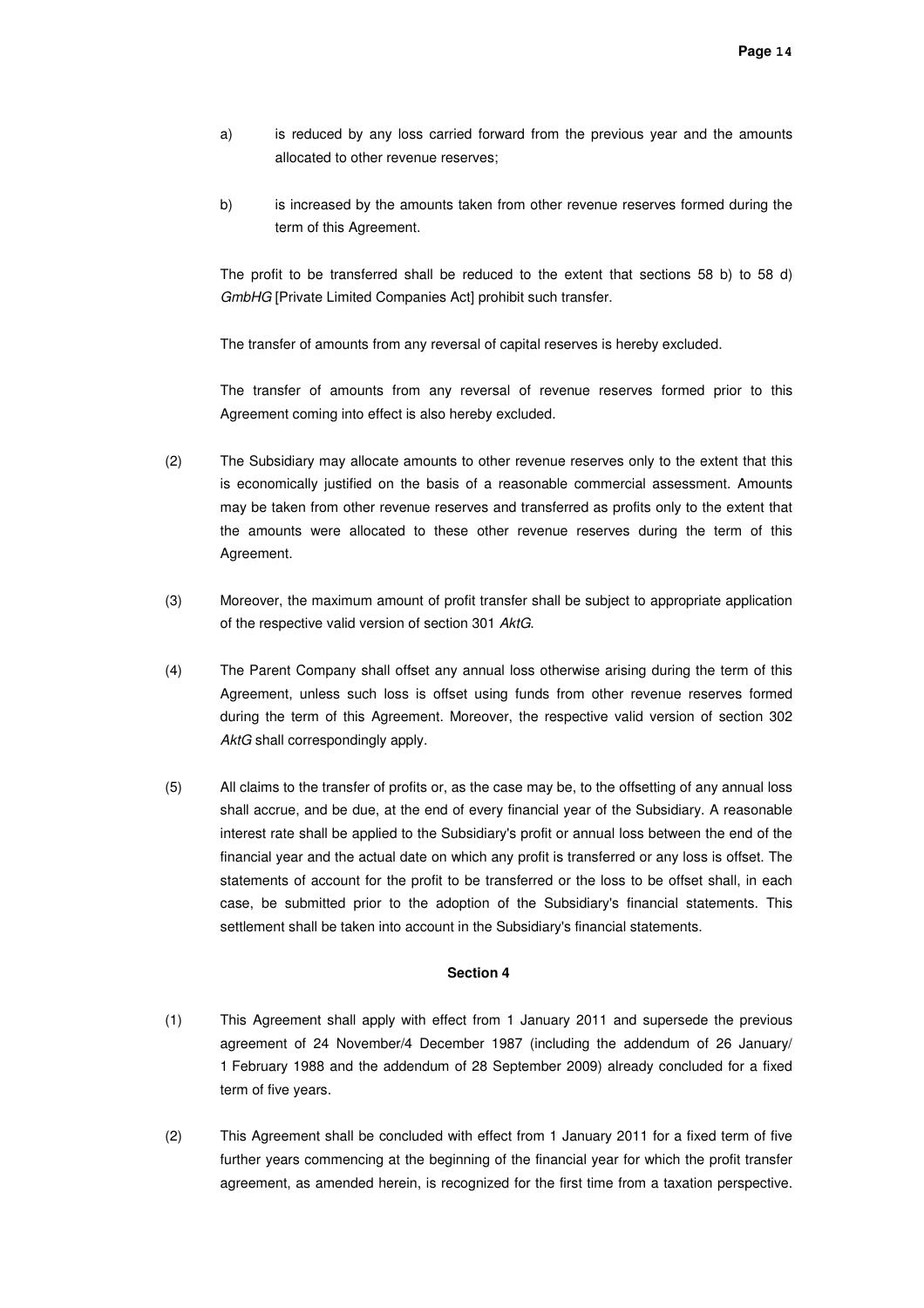This Agreement shall be renewed for one further financial year at a time, unless it is terminated by either of the two Parties hereto with six months' notice with effect from the end of any financial year of the Subsidiary, however no earlier than with effect from the time when the five-year time limit under section 14 Körperschaftsteuergesetz [Corporation Tax Act] is met from a taxation perspective. The right to terminate this Agreement prematurely for good cause shall remain unaffected.

(3) In any event, notices of termination must be in writing.

#### **Section 5**

- (1) Amendments and supplements to this Agreement shall only be effective in writing.
- (2) If any individual stipulations of this Agreement are or become ineffective in law, this shall not affect the validity of the remaining content of this Agreement. The nullified stipulation shall be replaced by a provision reflecting the nullified stipulation as closely as possible.

Augsburg, 28 March 2011

KUKA Aktiengesellschaft KUKA Dienstleistungs GmbH

d) Resolution on approving the conclusion of a new control and profit-and-loss transfer agreement between KUKA Aktiengesellschaft and KUKA Laboratories GmbH

The Executive Board and the Supervisory Board propose that approval be given to the conclusion of the new control and profit-and-loss transfer agreement of 28 March 2011 between KUKA Aktiengesellschaft (controlling company) and KUKA Laboratories GmbH (controlled company, formerly named "IWKA PACKAGING GmbH"). The content of the reworded control and profit-and-loss transfer agreement is as follows:

#### **Control and Profit Transfer Agreement**

#### **between**

the company **KUKA Aktiengesellschaft**, Zugspitzstrasse 140 86165 Augsburg (registered in the Commercial Register of Amtsgericht [Local Court] Augsburg under section B, no. 22709),

- hereinafter also called "Parent Company" or "Controlling Company" -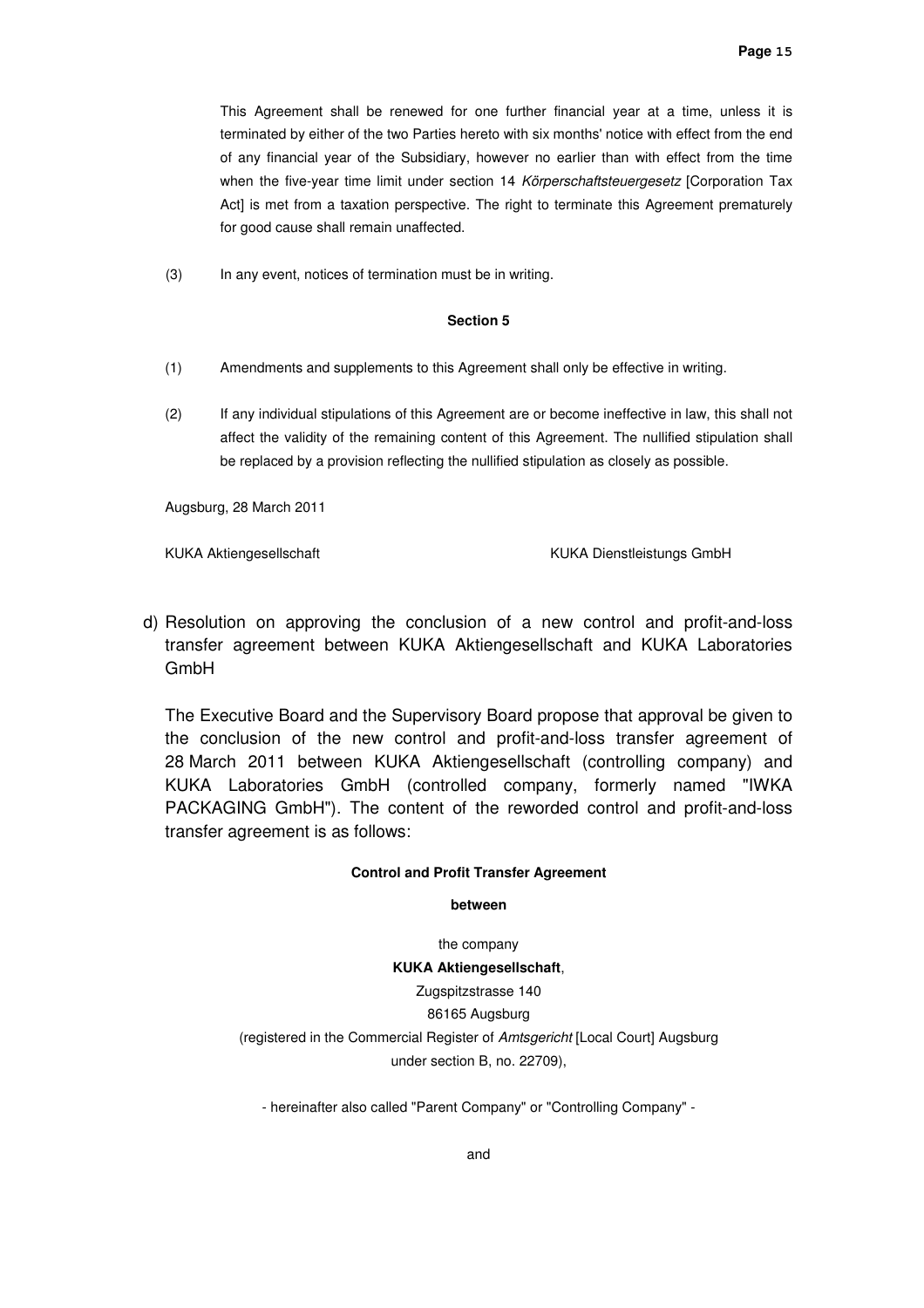# the company **KUKA Laboratories GmbH**  Zugspitzstrasse 140 86165 Augsburg (registered in the Commercial Register of Amtsgericht Augsburg under section B, no. 24617, formerly named "IWKA PACKAGING GmbH"),

- hereinafter also called "Sub-subsidiary" or "Controlled Company" -

KUKA Aktiengesellschaft and KUKA Laboratories GmbH are hereinafter also jointly called the "Parties".

#### **Preamble**

KUKA Aktiengesellschaft is the sole shareholder of KUKA Roboter GmbH, which in turn is the sole shareholder of KUKA Laboratories GmbH. This means that KUKA Laboratories GmbH is a subsubsidiary of KUKA Aktiengesellschaft. A control and profit-and-loss transfer agreement of 23/24 November 1987 (as amended by the addendum of 28 September 2009) exists between the Parties. The Parties agree that the previous control and profit-and-loss transfer agreement shall, owing to the amendment of the contract period, be completely superseded by the Control and Profit-and-Loss Transfer Agreement hereby newly concluded (hereinafter the "Agreement").

It is hereby pointed out that the provisions relating to the content of the control agreement shall take effect as of the date of entry of this Agreement in the Commercial Register of the Controlled Company. Furthermore, it is hereby pointed out that the provisions relating to the content of the profitand-loss transfer agreement shall take effect as of the beginning of the financial year when this Agreement is entered in the Commercial Register of the Controlled Company.

Now, therefore, in consideration of the foregoing, the Parties agree as follows:

#### **Section 1**

The Parent Company is the sole shareholder of the subsidiary KUKA Roboter GmbH and holds all voting rights therein. KUKA Roboter GmbH is in turn the sole shareholder of the Sub-subsidiary KUKA Laboratories GmbH. The Sub-subsidiary is thus controlled by the Parent Company and its financial, business and organizational structures and processes are integrated into those of the Parent Company.

- (1) The Sub-subsidiary is under the direction of the Parent Company.
- (2) The Parent Company shall, to the extent legally permitted, be entitled to issue directives to the general managers of the Sub-subsidiary with regard to their management of the business. The Sub-subsidiary's general managers shall comply with these directives.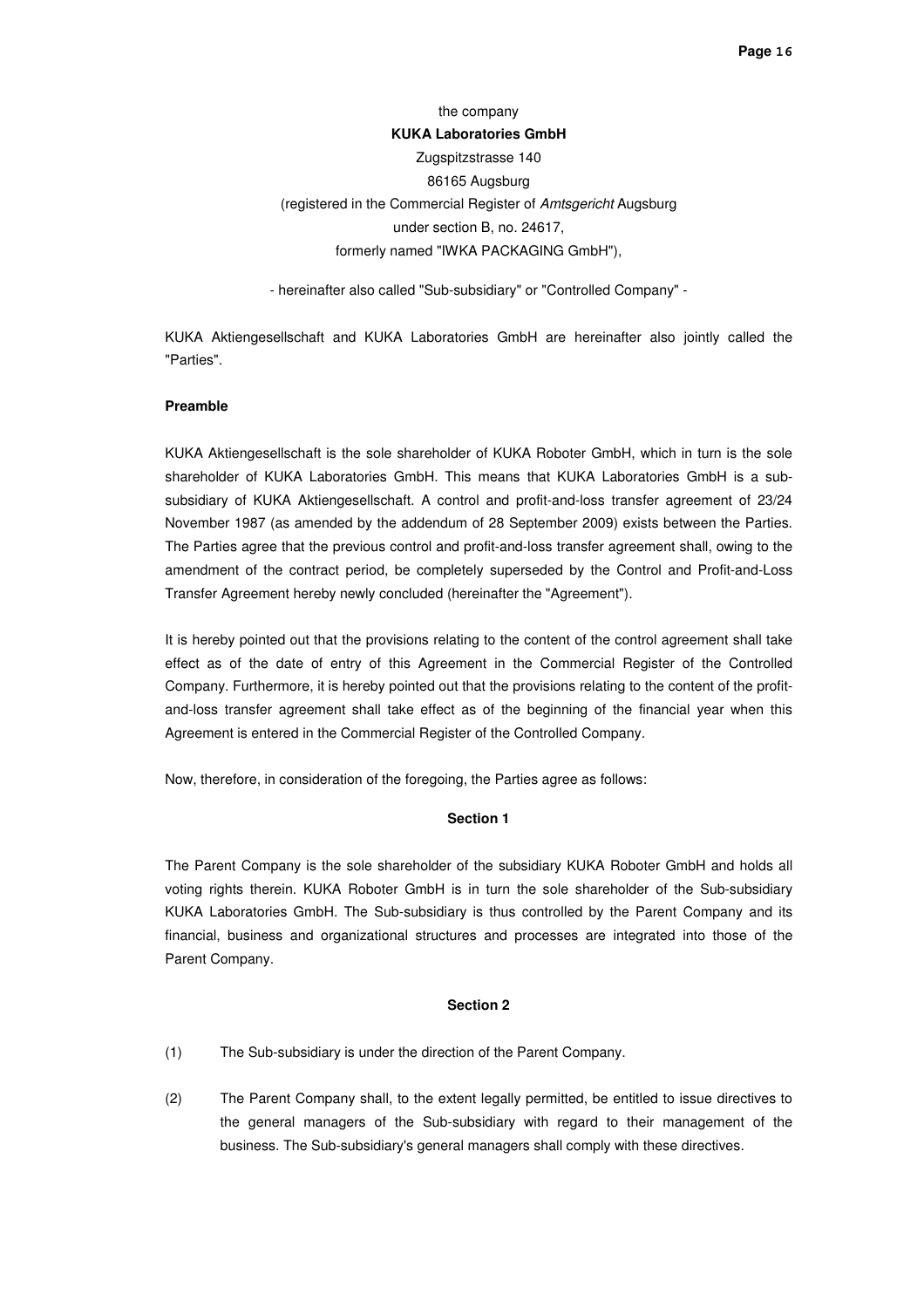(3) The Parent Company shall be entitled to review the Sub-subsidiary's account books and journals at any time and demand information regarding the Sub-subsidiary's business dealings.

#### **Section 3**

- (1) The Sub-subsidiary shall transfer to the Parent Company any and all of its profits determined in accordance with the provisions of commercial law. Profit is defined as the annual net income excluding profit transfer, which
	- a) is reduced by any loss carried forward from the previous year and the amounts allocated to other revenue reserves;
	- b) is increased by the amounts taken from other revenue reserves formed during the term of this Agreement.

The profit to be transferred shall be reduced to the extent that sections 58 b) to 58 d) GmbHG [Private Limited Companies Act] prohibit such transfer.

The transfer of amounts from any reversal of capital reserves is hereby excluded.

The transfer of amounts from any reversal of revenue reserves formed prior to this Agreement coming into effect is also hereby excluded.

- (2) The Sub-subsidiary may allocate amounts to other revenue reserves only to the extent that this is economically justified on the basis of a reasonable commercial assessment. Amounts may be taken from other revenue reserves and transferred as profits only to the extent that the amounts were allocated to these other revenue reserves during the term of this Agreement.
- (3) Moreover, the maximum amount of profit transfer shall be subject to appropriate application of the respective valid version of section 301 AktG.
- (4) The Parent Company shall offset any annual loss otherwise arising during the term of this Agreement, unless such loss is offset using funds from other revenue reserves formed during the term of this Agreement. Moreover, the respective valid version of section 302 AktG shall correspondingly apply.
- (5) All claims to the transfer of profits or, as the case may be, to the offsetting of any annual loss shall accrue, and be due, at the end of every financial year of the Sub-subsidiary. A reasonable interest rate shall be applied to the Sub-subsidiary's profit or annual loss between the end of the financial year and the actual date on which any profit is transferred or any loss is offset. The statements of account for the profit to be transferred or the loss to be offset shall, in each case, be submitted prior to the adoption of the Sub-subsidiary's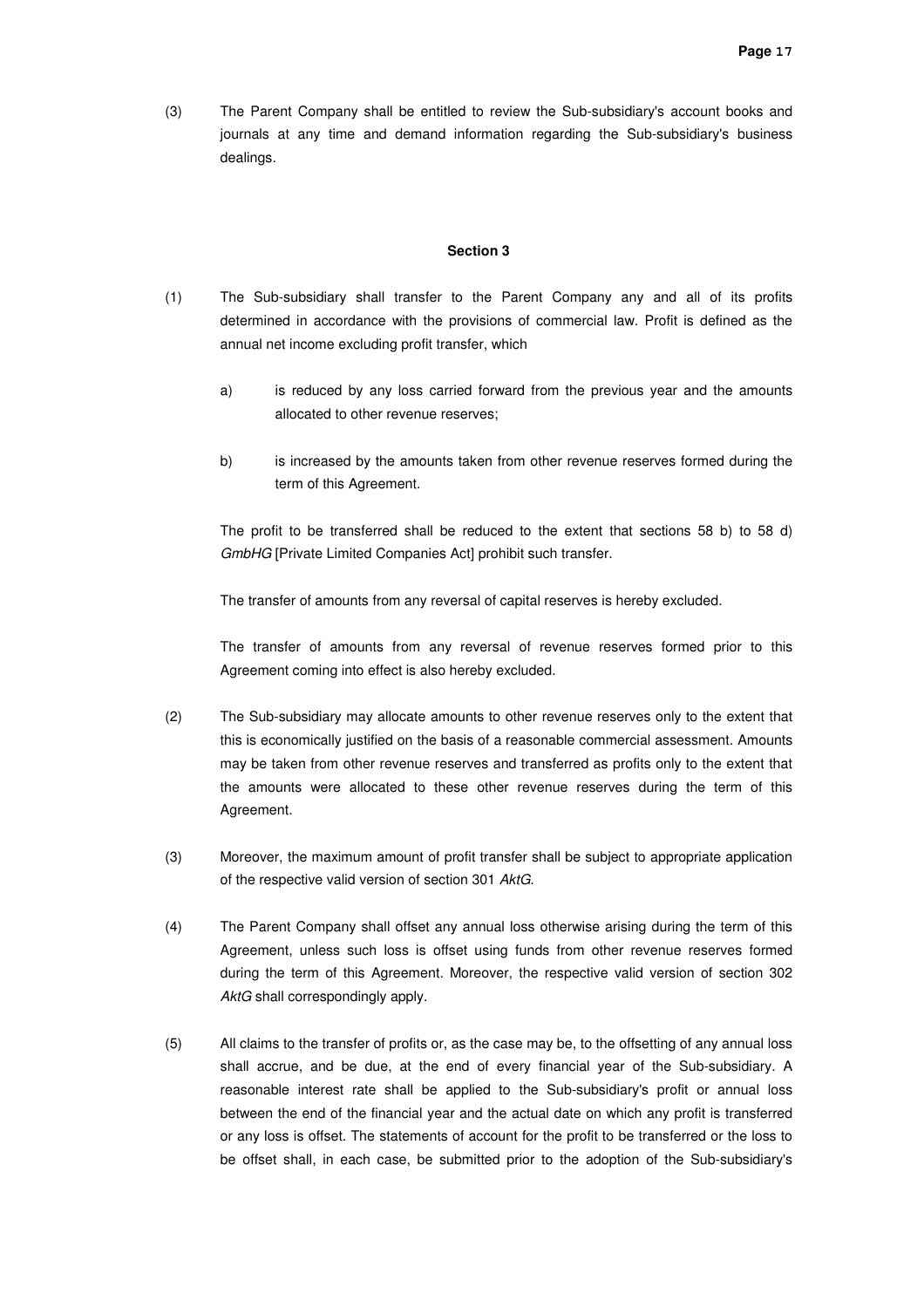financial statements. This settlement shall be taken into account in the Sub-subsidiary's financial statements.

### **Section 4**

- (1) This Agreement shall apply with effect from 1 January 2011 and supersede the previous agreement of 23/24 November 1987 (including the addendum of 28 September 2009) already concluded for a fixed term of five years.
- (2) This Agreement shall be concluded with effect from 1 January 2011 for a fixed term of five further years commencing at the beginning of the financial year for which the profit transfer agreement, as amended herein, is recognized for the first time from a taxation perspective. This Agreement shall be renewed for one further financial year at a time, unless it is terminated by either of the two Parties hereto with six months' notice with effect from the end of any financial year of the Sub-subsidiary, however no earlier than with effect from the time when the five-year time limit under section 14 Körperschaftsteuergesetz [Corporation Tax Act] is met from a taxation perspective. The right to terminate this Agreement prematurely for good cause shall remain unaffected.
- (3) In any event, notices of termination must be in writing.

#### **Section 5**

- (1) Amendments and supplements to this Agreement shall only be effective in writing.
- (2) If any individual stipulations of this Agreement are or become ineffective in law, this shall not affect the validity of the remaining content of this Agreement. The nullified stipulation shall be replaced by a provision reflecting the nullified stipulation as closely as possible.

Augsburg, 28 March 2011

KUKA Aktiengesellschaft **KUKA Laboratories GmbH** 

The following documents relating to Agenda Item 5 shall, from the day the Annual General Meeting is convened, be available for shareholders to view at the business premises of KUKA Aktiengesellschaft, Zugspitzstrasse 140, 86165 Augsburg and be accessible on the Company's website at www.kuka-ag.de:

- Control and Profit-and-Loss Transfer Agreement between KUKA Aktiengesellschaft and KUKA Systems GmbH of 28 March 2011,
- Control and Profit-and-Loss Transfer Agreement between KUKA Aktiengesellschaft and KUKA Roboter GmbH of 28 March 2011,
- Control and Profit-and-Loss Transfer Agreement between KUKA Aktiengesellschaft and KUKA Dienstleistungs GmbH of 28 March 2011,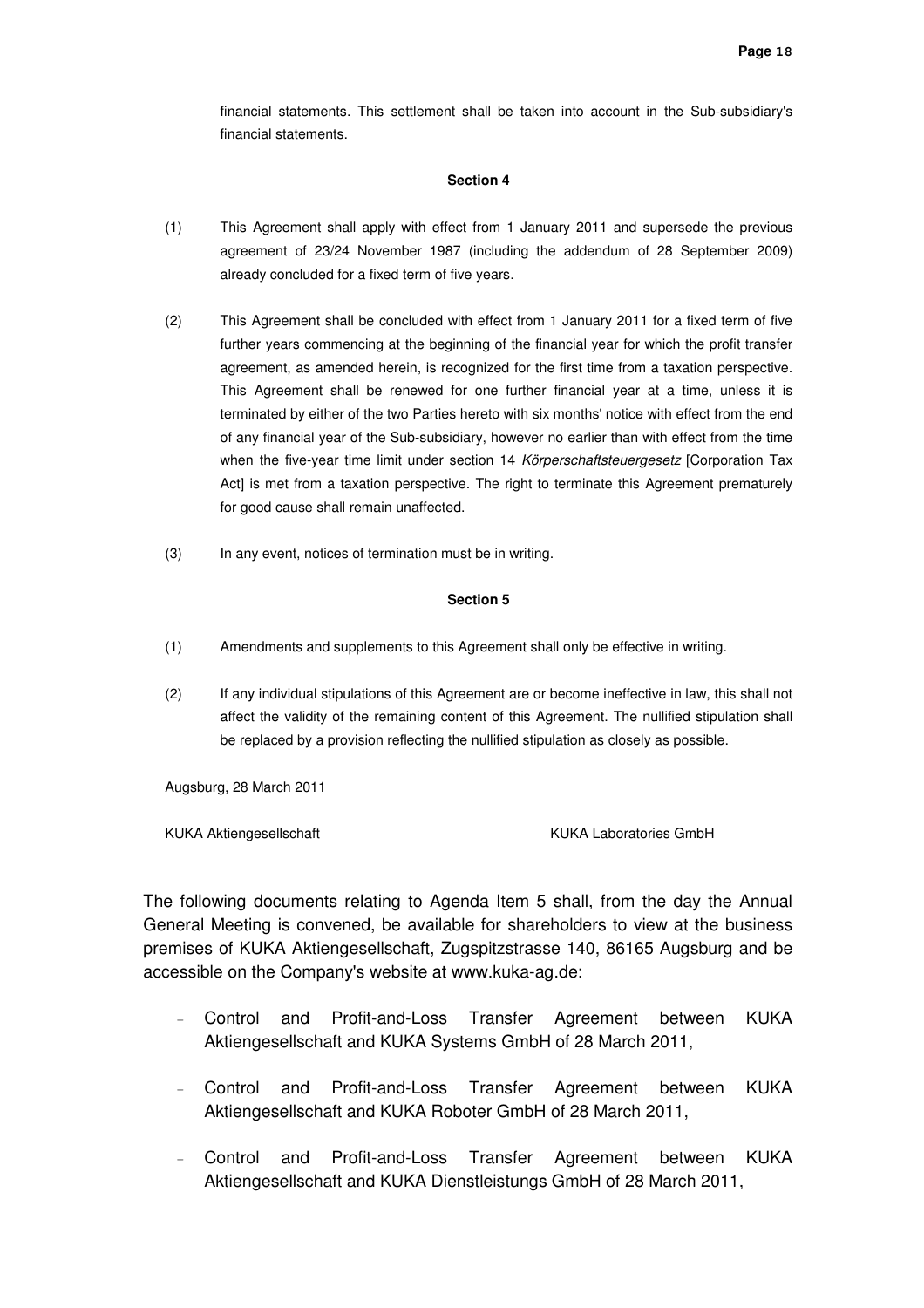- Control and Profit-and-Loss Transfer Agreement between KUKA Aktiengesellschaft and KUKA Laboratories GmbH of 28 March 2011,
- the annual financial statements and the management reports, as well as the consolidated financial statements and the group management reports of KUKA Aktiengesellschaft for the 2008, 2009 and 2010 financial years,
- the annual financial statements and the management reports of KUKA Systems GmbH, KUKA Roboter GmbH, KUKA Dienstleistungs GmbH and KUKA Laboratories GmbH (formerly "IWKA PACKAGING GmbH") for the 2008, 2009 and 2010 financial years in each case,
- the joint report of the Executive Board of KUKA Aktiengesellschaft and the Management of KUKA Systems GmbH in accordance with section 293a AktG of 1 April 2011,
- the joint report of the Executive Board of KUKA Aktiengesellschaft and the Management of KUKA Roboter GmbH in accordance with section 293a AktG of 1 April 2011,
- the joint report of the Executive Board of KUKA Aktiengesellschaft and the Management of KUKA Dienstleistungs GmbH in accordance with section 293a AktG of 1 April 2011 March 2011,
- the joint report of the Executive Board of KUKA Aktiengesellschaft and the Management of KUKA Laboratories GmbH in accordance with section 293a AktG of 11 April 2011,
- the audit report of the accountancy firm Ernst & Young GmbH of 11 April 2011 relating to the Control and Profit Transfer Agreement between KUKA Aktiengesellschaft and KUKA Laboratories GmbH of 28 March 2011.

These documents shall also be available at the Annual General Meeting on 26 May 2011.

### **6. Resolution on amending the Articles of Association**

The following proposed amendments to the Articles of Association serve the purpose of introducing new electronic means of communication for convening Supervisory Board meetings and passing resolutions of the Supervisory Board, as well as the purpose of supplementing the provision regarding remuneration of the members of the Supervisory Board: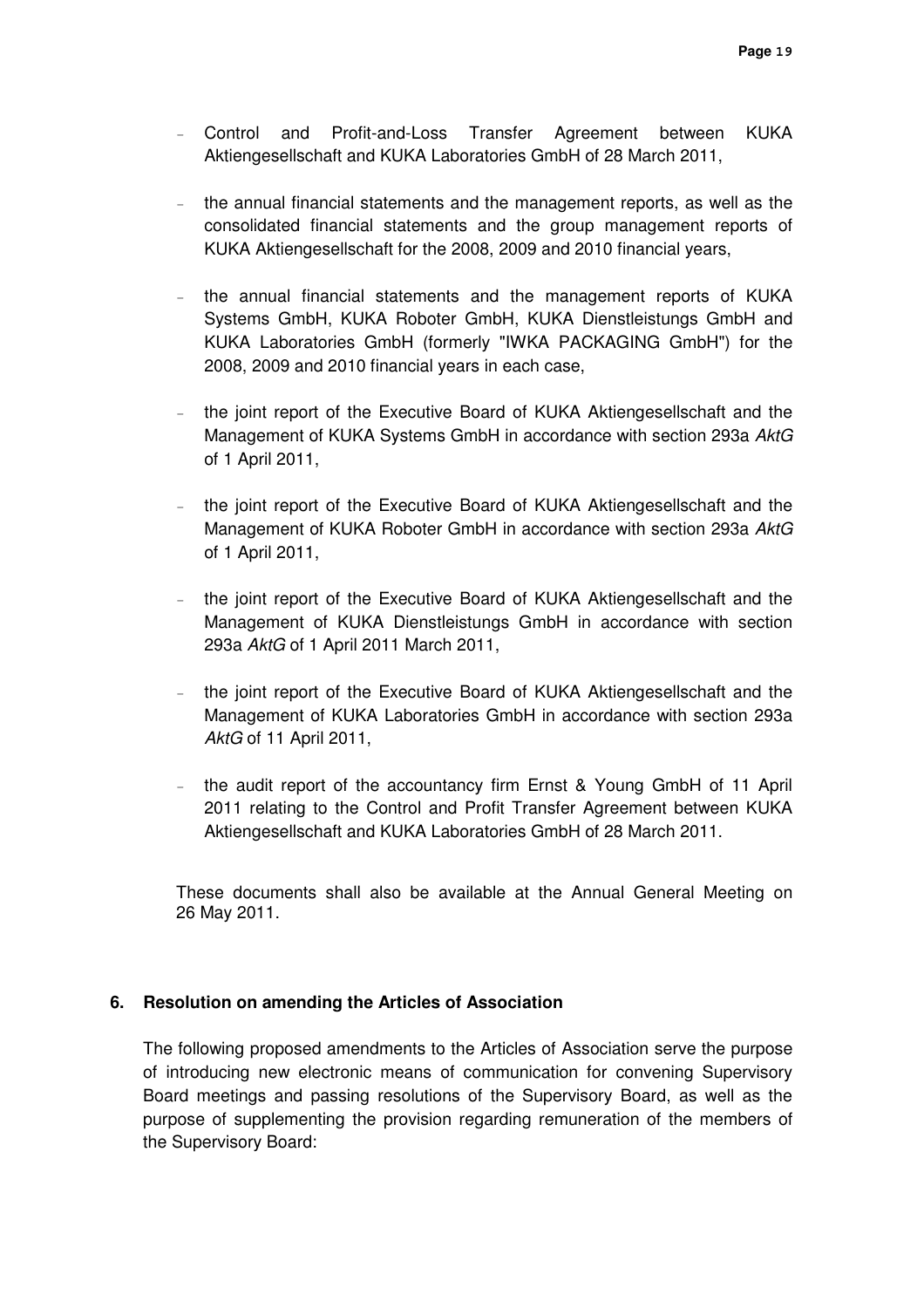# **a) Amendment to section 15, paragraph 1 and paragraph 9 of the Articles of Association**

The Executive Board and the Supervisory Board propose that section 15, paragraph 1 and paragraph 9 of the Articles of Association be reworded as follows:

"Section 15 Supervisory Board Meetings and Resolutions

- 1) Supervisory Board meetings shall be convened by the chairman or, in the event of his absence, his deputy. Such convening may be effected in writing, by telephone, by telefax or by use of any other customary forms of communication (e.g. email). The invitation shall be given in compliance with a notice period of two weeks and shall include all the individual items on the agenda. In urgent cases, this notice period for convening meetings may be shortened.
- 9) In exceptional individual cases, resolutions may be passed in writing, by telephone, by telefax or by use of any other customary forms of communication (e.g. email), or individual members of the Supervisory Board may take part in meetings by using customary forms of communication."

## **b) Amendment to section 16 of the Articles of Association**

 The Executive Board and the Supervisory Board propose that section 16 of the Articles of Association be reworded as follows:

"Section 16 Minutes

Minutes shall be made regarding all meetings of the Supervisory Board and all resolutions passed by the Supervisory Board and shall be signed by the chairman who presided over the respective meeting or over the respective resolution passed. This shall apply correspondingly to meetings of the respective committees of the Supervisory Board."

# **c) Amendment to section 17, paragraph 3 and paragraph 4 of the Articles of Association**

 The Executive Board and the Supervisory Board propose that section 17, paragraph 3 of the Articles of Association be reworded as follows and a new paragraph 4 be inserted as follows:

"Section 17 Remuneration of the Members of the Supervisory Board

3) The members of the Supervisory Board shall be reimbursed for all their reasonable costs and expenses in connection with taking part in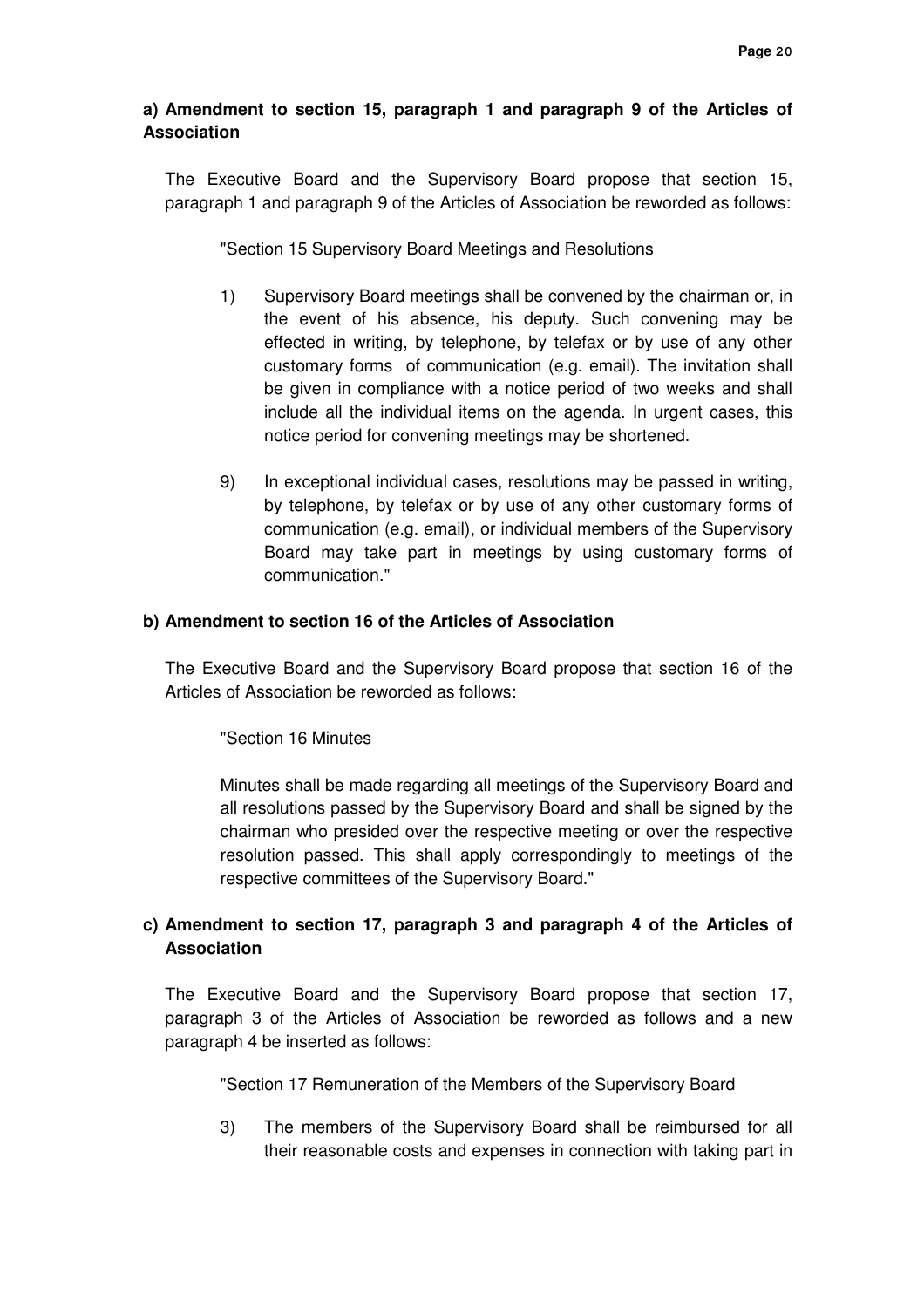meetings of the Supervisory Board and/or its committees or shall be granted a flat-rate expenses allowance amounting to EUR 450.00.

- 4) Additionally, the Company shall reimburse the Supervisory Board members for any value-added tax applied to their remuneration and to the reimbursement of their costs and expenses."
- **7. Election of the auditor of the annual financial statements and the consolidated financial statements for the 2011 financial year, as well as the auditor for an independent review, if applicable, of the condensed financial statements and the interim management report for the first half-year of the 2011 financial year**

The Supervisory Board proposes, on the basis of the Audit Committee's recommendation, to resolve that KPMG AG Wirtschaftsprüfungsgesellschaft, Berlin, be elected as the auditor of the annual financial statements and the consolidated financial statements for the 2011 financial year and for an independent review of the condensed financial statements and the interim management report for the first halfyear of the 2011 financial year, if such a review of these statements is conducted.

## **II. Report of the Executive Board**

## **Report of the Executive Board on Agenda Item 4 in accordance with section 203, paragraph 2, and section 186, paragraph 4, sentence 2 AktG:**

With regard to Agenda Item 4, the Executive Board has, in accordance with section 203, paragraph 2, and section 186, paragraph 4, sentence 2 AktG, drawn up a report outlining the reasons for the authorization to exclude shareholder subscription rights. This report shall, from the day the Annual General Meeting is convened, be available for shareholders to view at the Company's premises, as well as on the Internet at www.kuka-ag.de. On request, every shareholder shall be sent this report without delay and free of charge. The report shall be announced as follows:

In principle, our shareholders are entitled to a subscription right, if Authorized Capital 2011 is used.

The authorization to exclude subscription rights for fractional amounts serves to produce a feasible subscription ratio with regard to the amount of the respective capital increase. Without the exclusion of subscription rights regarding fractional amounts, the technical execution of the capital increase and the exercising of subscription rights would be seriously impaired, particularly when executing a capital increase in whole amounts. The new shares excluded from shareholder subscription rights as unassigned fractions shall either be sold on the stock market or be disposed of in some other manner in the Company's best interest.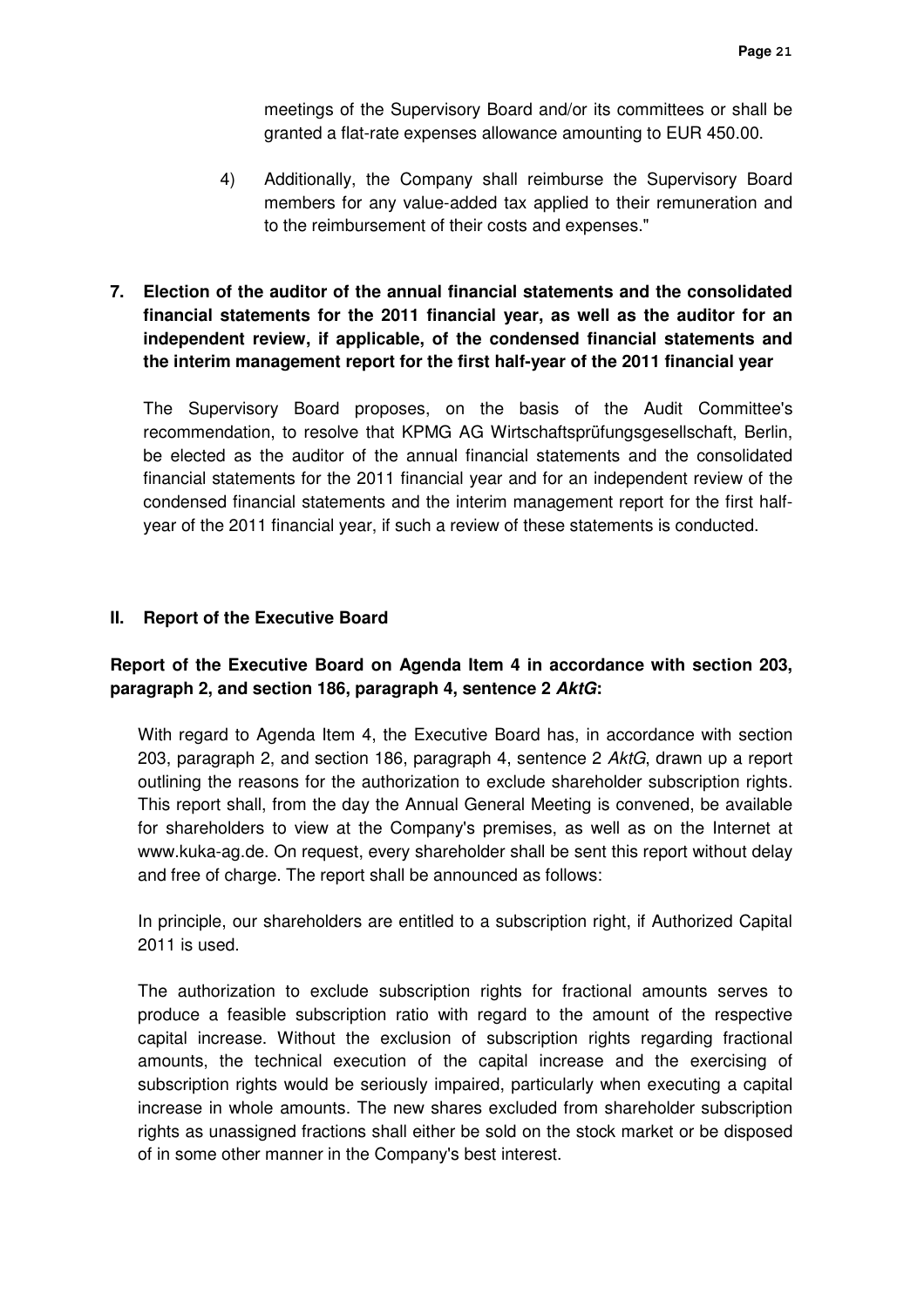Moreover, this authorization provides that subscription rights may be excluded in the case of certain capital increases made in exchange for contributions in kind. This exclusion serves to enable the acquisition of companies or parts of companies or participating interests in companies or other assets in exchange for the granting of shares. If such acquisition leads to tax savings for the seller through the capital increase made in exchange for contributions in kind, or if the seller is, for other reasons, more interested in acquiring shares in the Company than in a monetary payment, the option provided for here will further strengthen the negotiating position of the Company. In individual cases, it can also be of particular interest for the Company to offer new shares to the seller as consideration. Authorized capital enables the Company to quickly and flexibly take advantage of emerging opportunities in order to acquire, where suitable in individual cases, companies or parts of companies or participating interests in companies or other assets in return for new shares. The authorization requested will, in individual cases, thus enable acquisitions to be optimally financed in exchange for issuing new shares, while strengthening the equity capital base of the Company. Other assets to be acquired may also include liabilities (loans or bonds) of the Company. If such assets are brought into the Company as contributions in kind, this causes the liability to be cancelled and strengthens the equity capital at the same time. Management intends to exercise the option of increasing the capital from authorized capital in exchange for contributions in kind using the authorization to exclude subscription rights only if the value of the new shares and the value of the consideration for the company, parts of the company, participating interests in the company, or other assets to be acquired are in appropriate relation to each other. In principle, the issue price of the new shares to be offered shall, in this respect, be based on the stock market price. This prevents any economic disadvantage for shareholders excluded from subscription rights. In view of all these circumstances, the authorization to exclude subscription rights to the extent outlined is necessary, suitable, appropriate and in the interest of the Company. If Management exercises the authorization granted to it, the Executive Board shall report at the Annual General Meeting following any acquisition made in exchange for issuing new shares in the Company.

By granting authorization to exclude subscription rights in cases where new shares are sold at a price not substantially lower than the current stock market price, it will be possible to simplify the exclusion of subscription rights in accordance with section 203, paragraph 1 and paragraph 2 in conjunction with section 186, paragraph 3, sentence 4 AktG. The authorization to exclude subscription rights shall be limited to a maximum amount of 10% of the share capital existing at the time this authorization comes into effect or, if this value is lower, at the time Authorized Capital 2011 is used. Shares sold as a result of, and during the term of, the authorization granted at the Annual General Meeting of 29 April 2010 in accordance with section 71, paragraph 1, no. 8, sentence 5 AktG in conjunction with section 186, paragraph 3, sentence 4 AktG shall count towards the aforementioned 10% threshold. Furthermore, this 10% threshold shall include shares issued for the purpose of servicing warrant or convertible bonds, participation rights or participating bonds or a combination of these instruments, provided that these instruments were issued as a result of, and during the term of, the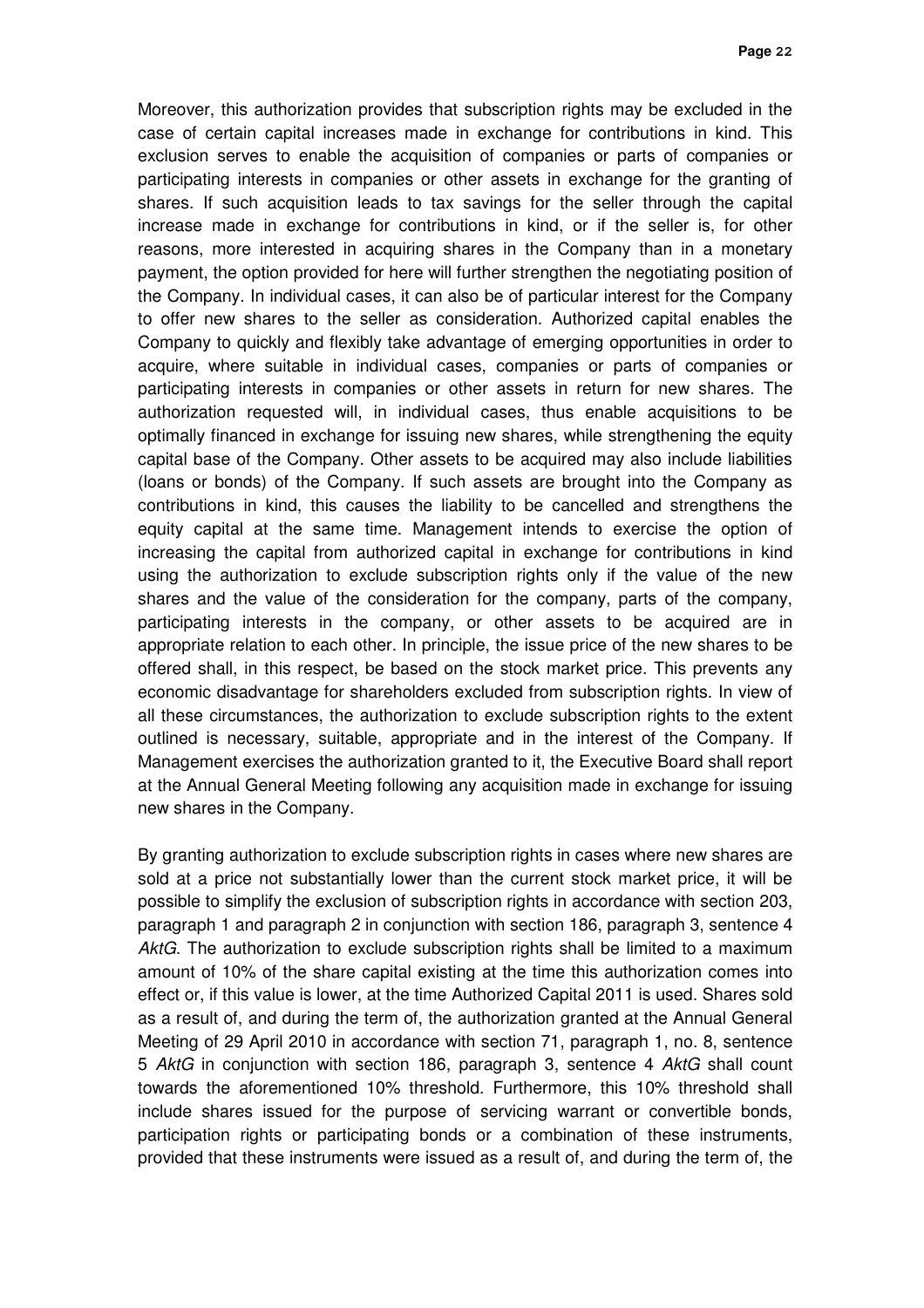authorization granted at the Annual General Meeting of 29 April 2010 in accordance with the appropriate application of section 186, paragraph 3, sentence 4 AktG.

Moreover, this authorization shall also be subject to the condition that the issue price of the new shares must not be substantially lower than the stock market price of the Company shares already quoted on the stock market. This is in the Company's interests and serves to achieve the best possible selling price when issuing the shares. The legally stipulated option in section 186, paragraph 3, sentence 4 AktG to exclude subscription rights enables Management to quickly, flexibly and costeffectively exploit opportunities arising as a result of prevailing stock market conditions. This would optimally strengthen the Company's capital resources in the interest of the Company and all shareholders. By avoiding the time-consuming and cost-intensive handling of subscription rights, the Company will be able to meet its equity requirements quickly when market opportunities arise at short notice. Furthermore, this will also make it possible to acquire new shareholder groups in Germany and abroad. Section 186, paragraph 2 AktG allows publication of the subscription price up to the third-last day of the subscription period. However, in light of the frequent volatility on the stock markets, particularly more recently, a market risk spanning several days still exists and may lead to safety margins being deducted when the subscription price is fixed. Moreover, granting a subscription right would jeopardize successful placement with third parties owing to the uncertainty as to whether the subscription right will be exercised, and also owing to the additional expense involved. Finally, if subscription rights were granted, the Company would not be able to react quickly to favorable or unfavorable market conditions owing to the two-week subscription period. Instead, the Company would be exposed to falling share prices during the subscription period, which might lead to the Company acquiring equity capital on more unfavorable terms. The possibility to optimally strengthen the Company's capital resources in the interest of the Company and all shareholders is of particular importance to the Company, since the Company must be able to take advantage of market opportunities in its markets quickly and flexibly, as well as to cover any capital requirements that may arise at very short notice as a result thereof. The selling price, and thus the funds flowing into the Company for the new shares, shall be based on the stock market price of the shares already quoted on the stock market and shall not be substantially lower than the current stock market price, probably not more than 3% lower, and in any event not more than 5% lower than this price. In view of the fact that all shares issued by the Company hitherto have been approved for trading on the regulated market, on the Frankfurt Securities Exchange among others, shareholders interested in retaining their percentage interest when the authorization excluding subscription rights is exercised in accordance with section 186, paragraph 3, sentence 4 AktG can, as things currently stand, acquire additional shares of the Company on the stock market without any difficulty.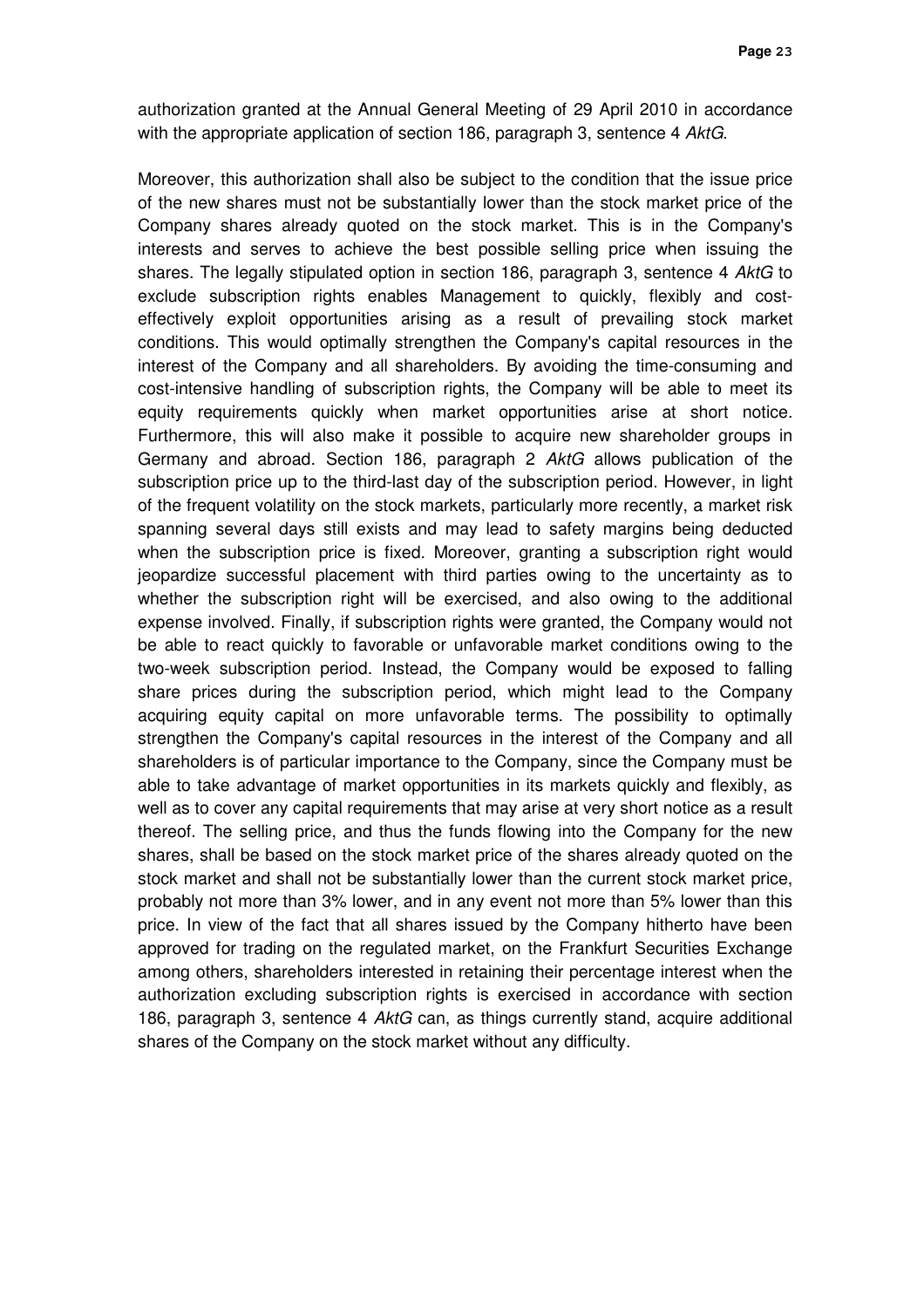## **III. Further information relating to the convening of the Annual General Meeting**

### **Total number of shares and voting rights**

The Company's share capital comprises, at the time the Annual General Meeting is convened, 33,915,431 non-par-value shares There are no other share classes. Each share confers one vote, resulting in 33,915,431 participating and voting shares.

# **Prerequisites for attending the Annual General Meeting and exercising voting rights (with record date in accordance with section 123, paragraph 3, sentence 3 AktG and its meaning)**

Shareholders wishing to attend the Annual General Meeting and exercise their voting right must register prior to the General Meeting. In addition, shareholders are required to provide proof of their right to attend the Annual General Meeting or to exercise voting rights. A certificate of share ownership issued in German or English by their custodian bank with reference being made to the start of the 21st day before the Annual General Meeting, Thursday, 5 May 2011, 0:00 hours CEST (so-called "record date") is sufficient.

The registration and proof of share ownership must be in text form and be sent to the Company to the following address and be received no later than the seventh day prior to the General Meeting, i.e. at the latest by Thursday, 19 May 2011, 24:00 hours, CEST:

> **KUKA Aktiengesellschaft c/o C-HV AG Gewerbepark 10 92289 Ursensollen**

**Fax: +49/(0)9628/92 99 871 Email: HV@Anmeldestelle.net** 

With respect to attendance at the General Meeting and the exercise of voting rights, only those persons shall be deemed shareholders for the Company's purposes who have provided such proof. In this respect, the right to attend and the scope of the voting rights shall be determined exclusively on the basis of the shareholding proven as of the record date. The record date does not involve any lock-up period for the shares. Even if all or some of the shares are sold after the record date, the shares held by the shareholder as of the record date shall be authoritative for attendance and for the scope of the voting rights; i.e. any sale of shares after the record date shall not affect the right to attend or the scope of voting rights. The same shall apply accordingly to new shares or additional shares acquired after the record date. Persons who do not hold any shares yet as of the record date and become shareholders after that date shall not be entitled to attend or vote. Furthermore, the record date is not a relevant date for dividend rights.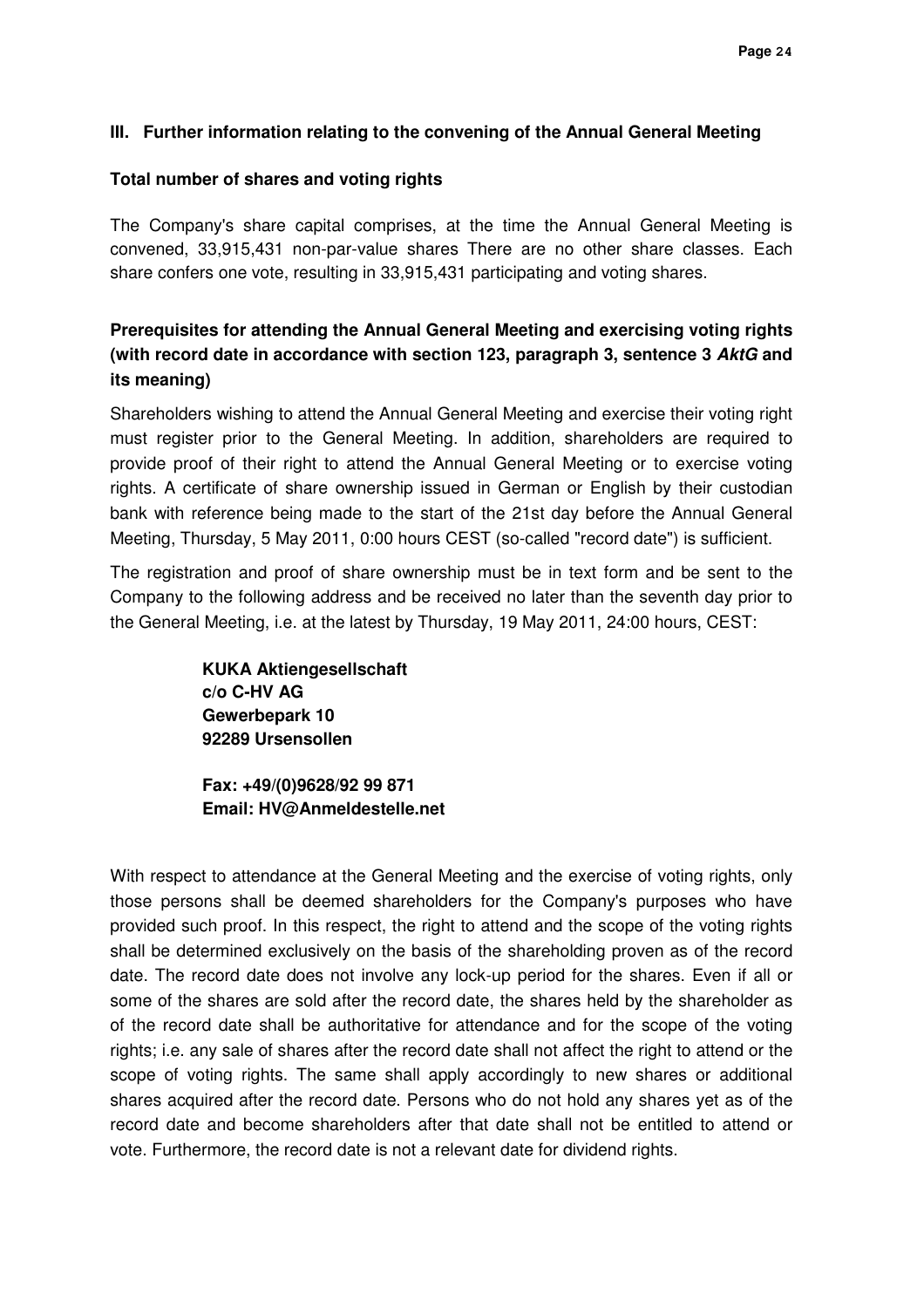Admission tickets to the Annual General Meeting shall be issued to the shareholders after proper receipt of the registration and proof of share ownership. To ensure timely receipt of admission tickets, we kindly ask shareholders to send the registration and proof of share ownership as early as possible.

## **Voting by proxy**

Shareholders may, by appropriately granting power of attorney, also exercise their voting rights at the Annual General Meeting by way of proxy, e.g. through a bank or a shareholders' association. If the shareholder appoints more than one person as a proxy, the Company may reject one or more of these persons. The requirement to register in due time and form and provide proof of share ownership in accordance with the above stipulations shall apply also in the case of voting by proxy.

In principle, any granting of power of attorney, revocation thereof and proof of authorization in relation to the Company must be in text form in accordance with section 134, paragraph 3, sentence 3 AktG. For granting power of attorney, shareholders may use the proxy section on the admission ticket form that they will receive after registration, or the proxy form that can be downloaded from the Company's website at www.kuka-ag.de. Shareholders shall also have the option of issuing special power of attorney in text form. Until the beginning of voting at the Annual General Meeting, the following address, fax number and email address shall be available for sending proof of authorization as a proxy and for revoking power of attorney:

> **KUKA Aktiengesellschaft c/o C-HV AG Gewerbepark 10 92289 Ursensollen**

**Fax: +49/(0)9628/92 99 871 Email: vollmacht@c-hv.com** 

The entry and exit desks at the Annual General Meeting shall be available for this purpose on the day of the Annual General Meeting, from 9:00 am, at the Augsburg Trade Fair Center, Schwabenhalle (Hall 1), Messezentrum 5, 86159 Augsburg.

If a bank, a shareholders' association or any other equivalent institution, entity or person in accordance with section 135 AktG is appointed as a proxy, the text form requirement for such power of attorney shall apply neither by law nor according to the Company's Articles of Association. According to the law, it shall, in such cases, suffice if the proxy is able to validate its power of attorney. In addition, the power of attorney must be complete and refer only to the exercise of voting rights. Therefore, we advise shareholders wishing to authorize a bank, a shareholders' association or any other equivalent institution, entity or person as a proxy in accordance with section 135 AktG to confer with the proxy regarding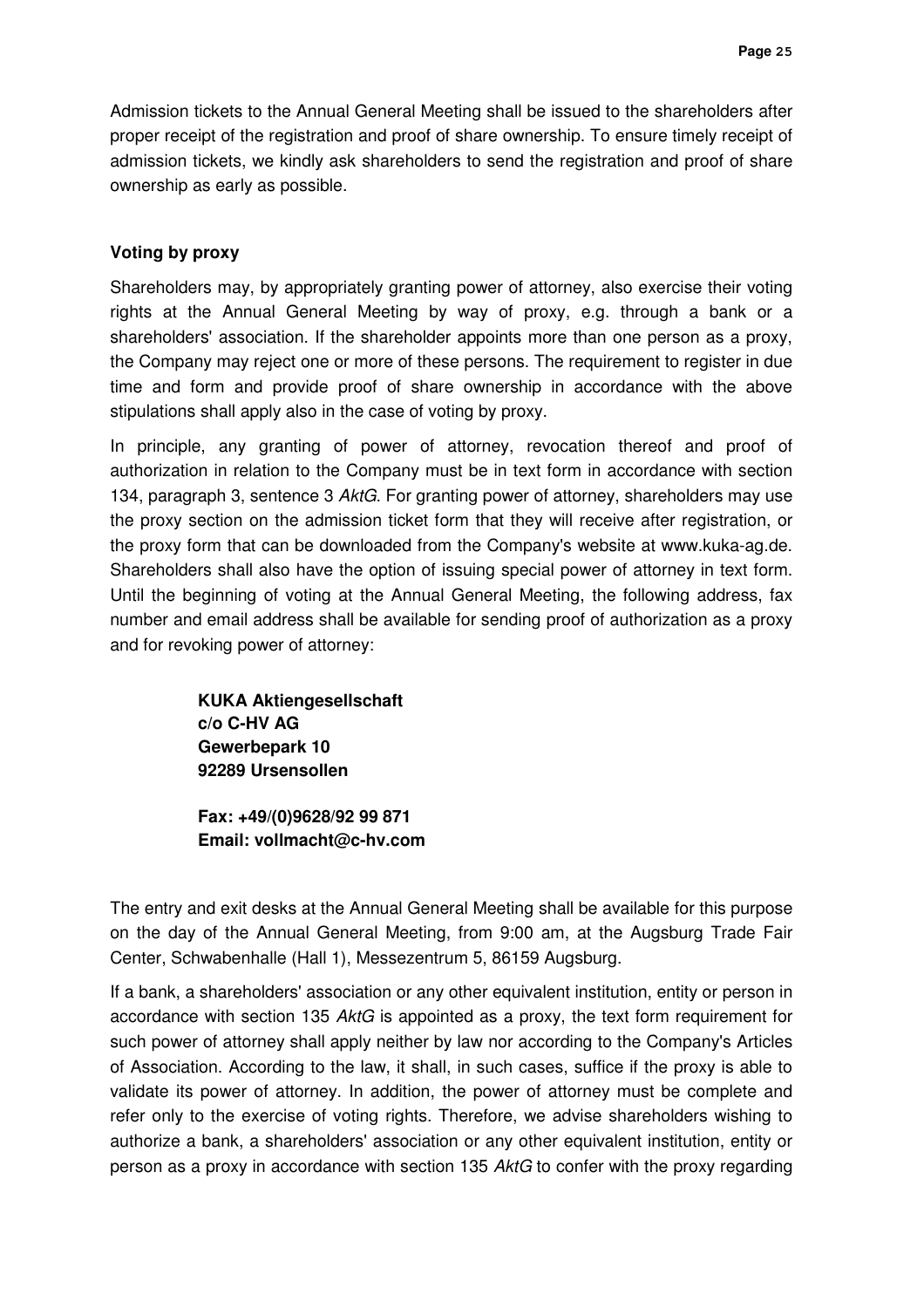the form that the power of attorney should take. In such cases, power of attorney shall be granted only to a specified proxy. According to section 135, paragraph 7 AktG, however, the effectiveness of the voting shall not be impaired by any breach of the aforementioned and specified additional requirements stated in section 135 AktG for the appointment of a proxy as stated in this section.

We offer our shareholders the possibility of authorizing Company-appointed proxies to exercise their voting rights. The Company has laid down the following provisions for this: The exercise of voting rights by such Company-appointed proxies shall be subject to express instructions given in respect of the specific items on the agenda. Without such express instructions, voting rights shall not be deemed to have been represented. The form for granting power of attorney and issuing instructions that is sent together with the admission ticket can be used for granting power of attorney. Any granting of power of attorney (along with instructions), revocation thereof and proof of authorization in relation to the Company must be in text form. The Company must receive power of attorney for Company-appointed proxies, along with express instructions, at the latest by Tuesday, 24 May 2011, 24:00 hours CEST, sent to the address below:

> **KUKA Aktiengesellschaft c/o C-HV AG Gewerbepark 10 92289 Ursensollen**

**Fax: +49/(0)9628/92 99 871 Email: vollmacht@c-hv.com** 

The entry and exit desks at the Annual General Meeting shall be available for giving, revoking and altering instructions in relation to any Company-appointed proxy on the day of the Annual General Meeting at the Augsburg Trade Fair Center, Schwabenhalle (Hall 1), Messezentrum 5, 86159 Augsburg.

The offer of the option to authorize Company-appointed proxies to exercise voting rights shall not affect any of the aforementioned possibilities of participation and representation, including attendance in person or participation via another proxy, such as a bank or shareholders' association. All these possibilities shall remain fully open to shareholders.

# **Publication on the Company's website**

Shortly after the convening of the Annual General Meeting, the following information and documents shall be available on the Company's website at www.kuka-ag.de (cf. section 124a AktG):

1. the content of the convening notice, including an explanation as to why no resolution has been provided for Agenda Item 1, as well as the total number of shares and voting rights at the time of convening;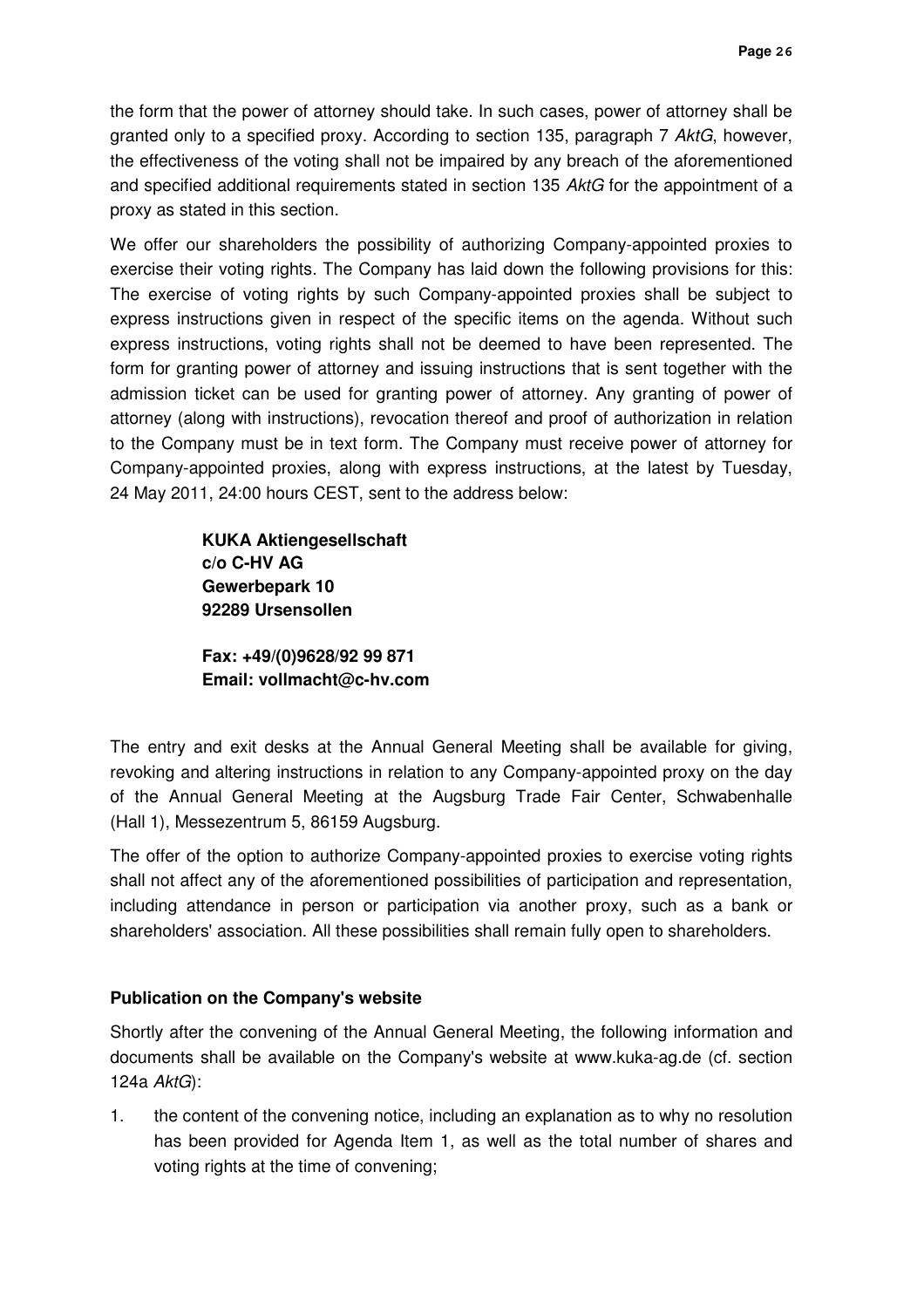- 2. the documents to be made available to the General Meeting;
- 3. a form that can be used for voting by proxy.

# **Shareholder rights in accordance with section 122, paragraph 2, section 126, paragraph 1, section 127 and section 131, paragraph 1 AktG**

### **Addition to the agenda in accordance with section 122, paragraph 2 AktG**

Shareholders whose shares amount in aggregate to EUR 500,000 of the share capital may request that items be included in the agenda and published. A statement of grounds or a proposal for a resolution must be attached to every new item. Any such request must be directed in writing or using electronic means in accordance with section 126a BGB [German Civil Code] to the Executive Board of the Company (KUKA Aktiengesellschaft, Executive Board, reference: "Annual General Meeting", Zugspitzstrasse 140, 86165 Augsburg (email: hauptversammlung2011@kuka.com) and must be received by the Company at least 30 days prior to the Annual General Meeting, not counting the day of receipt and the day of the Annual General Meeting. The last permissible day of receipt is therefore Monday, 25 April 2011, 24:00 hours CEST. Further details concerning the prerequisites for exercising this right and the limitations of this right can be found on the Company's website at www.kuka-ag.de under "Announcements in accordance with section 121, paragraph 3, sentence 3, no. 3 AktG regarding shareholder rights".

# **Motions and nominations by shareholders in accordance with section 126, paragraph 1 and section 127 AktG**

Shareholders may propose motions regarding specific items on the agenda (cf. section 126 AktG). The same applies to nominations for the election of Supervisory Board members or the auditor of the annual financial statements (cf. 127 AktG).

According to section 126, paragraph 1 AktG, shareholder motions, including the name of the shareholder, a statement of grounds for the motion and any statement from the Management shall be made available to the persons entitled to access this information as set forth in section 125, subsections 1 to 3 AktG under the conditions stated therein (this includes, among others, shareholders who demand this), provided that the shareholder has submitted a countermotion to a motion of the Executive Board and/or Supervisory Board on a specific item on the agenda, with a statement of grounds for the countermotion, to the address given below at least 14 days before the Company's Annual General Meeting, not counting the day of receipt. The last permissible day of receipt is therefore Wednesday, 11 May 2011, 24:00 hours CEST. A countermotion does not have to be made available if one of the exclusions under section 126, paragraph 2 AktG applies. Further details concerning the prerequisites for exercising this right and the limitations of this right can be found on the Company's website at www.kuka-ag.de under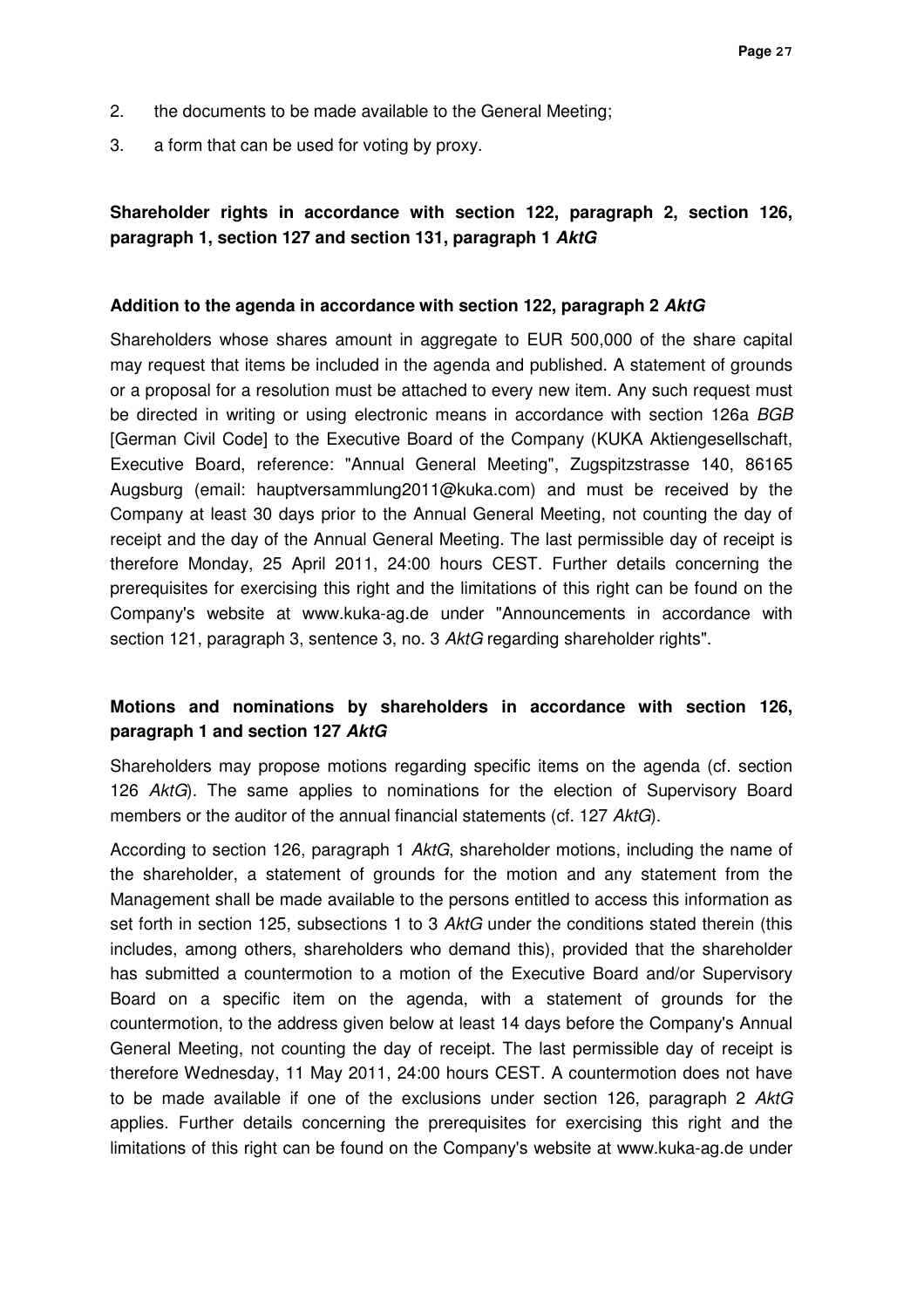"Announcements in accordance with section 121, paragraph 3, sentence 3, no. 3 AktG regarding shareholder rights".

The right of each shareholder to propose, during the Annual General Meeting, countermotions regarding the various agenda items even without prior communication to the Company shall remain unaffected. We point out that any countermotions sent to the Company in advance in due time shall be considered at the Annual General Meeting only if they are made orally during the meeting.

A statement of grounds does not need to be provided for nominations made by shareholders in accordance with section 127 AktG. Nominations for election shall be made available only if they include the name, the profession exercised and the place of residence of the nominee and, in the case of an election of Supervisory Board members, information on their membership in other supervisory boards prescribed by law (cf. section 127, sentence 3 in conjunction with section 124, paragraph 3 and section 125, paragraph 1, sentence 5 AktG). According to section 127, sentence 1 AktG in conjunction with section 126, paragraph 2 AktG, there are further grounds on which nominations for election do not need to be made available on the Internet. In all other respects, the prerequisites and provisions for making motions available shall correspondingly apply, in particular that Wednesday, 11 May 2011, 24:00 hours CEST, is the last permissible date for the receipt of nominations at the address given below, in order for them to still be made available. Further details concerning the prerequisites for exercising this right and the limitations of this right can be found on the Company's website at www.kuka-ag.de under "Announcements in accordance with section 121, paragraph 3, sentence 3, no. 3 AktG regarding shareholder rights".

Any motions (including any statement of grounds) or nominations made by shareholders in accordance with section 126, paragraph 1 and section 127 AktG must be sent exclusively to:

> **Executive Board KUKA Aktiengesellschaft Reference "Annual General Meeting" Zugspitzstrasse 140 86072 Augsburg**

**Fax: +49/(0)821/7975393 Email: hauptversammlung2011@kuka.com**

Motions and nominations for election that are to be made available (including the name of the shareholder and - in the case of motions - a statement of grounds) shall be made available after their receipt on the Internet at www.kuka-ag.de. Any statements from the Management shall also be made available at the above Internet address.